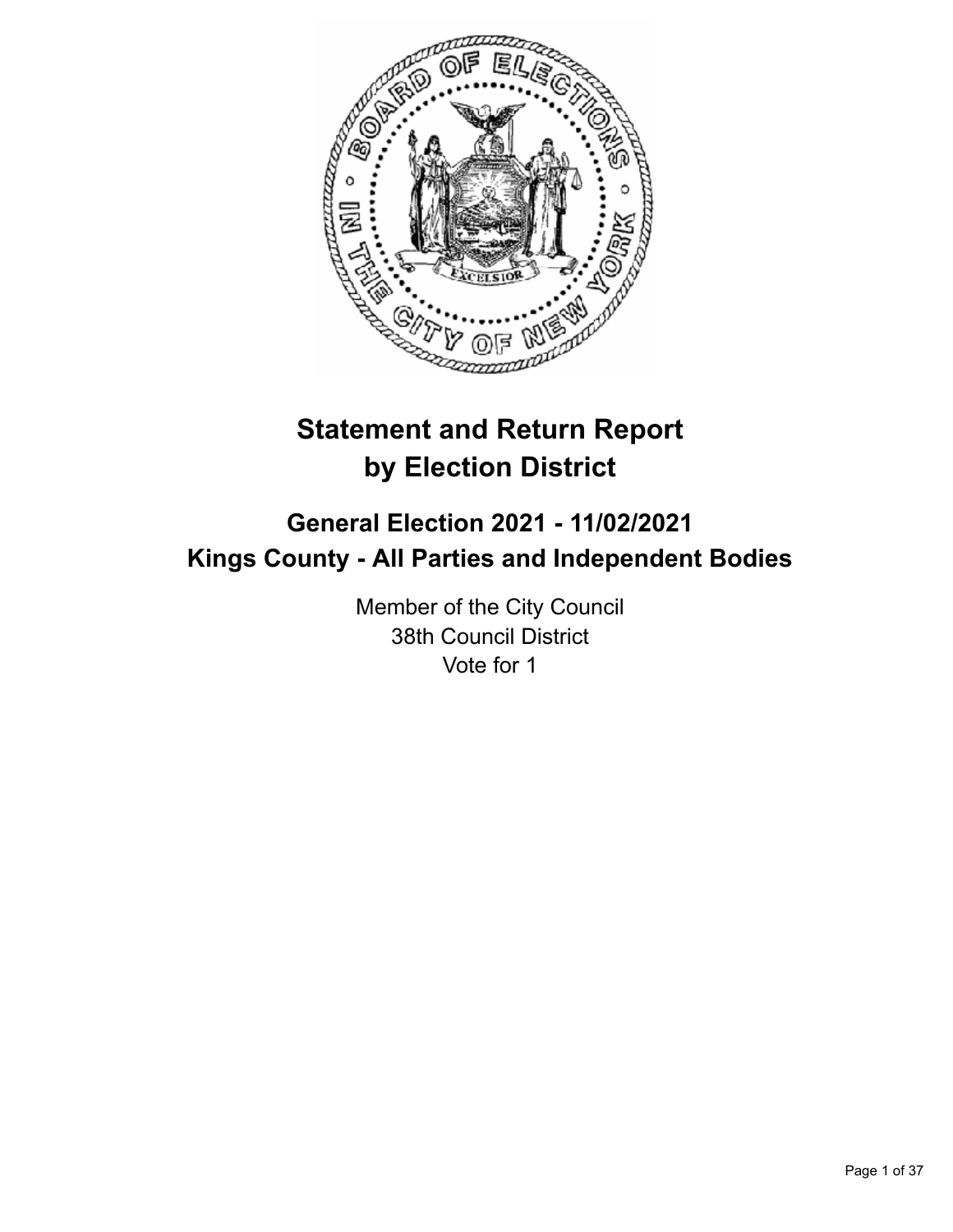

| <b>PUBLIC COUNTER</b>                                    | 48             |
|----------------------------------------------------------|----------------|
| <b>MANUALLY COUNTED EMERGENCY</b>                        | 0              |
| ABSENTEE / MILITARY                                      | $\overline{2}$ |
| AFFIDAVIT                                                | $\Omega$       |
| <b>Total Ballots</b>                                     | 50             |
| Less - Inapplicable Federal/Special Presidential Ballots | 0              |
| <b>Total Applicable Ballots</b>                          | 50             |
| ALEXA AVILES (DEMOCRATIC)                                | 41             |
| ERIK S. FRANKEL (CONSERVATIVE)                           | 4              |
| ERIK S. FRANKEL (LIBERTARIAN)                            | $\Omega$       |
| <b>Total Votes</b>                                       | 45             |
| Unrecorded                                               | 5              |

#### **065/44**

| <b>PUBLIC COUNTER</b>                                    | 297      |
|----------------------------------------------------------|----------|
| MANUALLY COUNTED EMERGENCY                               | 0        |
| ABSENTEE / MILITARY                                      | 6        |
| <b>AFFIDAVIT</b>                                         | 8        |
| <b>Total Ballots</b>                                     | 311      |
| Less - Inapplicable Federal/Special Presidential Ballots | $\Omega$ |
| <b>Total Applicable Ballots</b>                          | 311      |
| ALEXA AVILES (DEMOCRATIC)                                | 264      |
| ERIK S. FRANKEL (CONSERVATIVE)                           | 13       |
| ERIK S. FRANKEL (LIBERTARIAN)                            | 6        |
| <b>Total Votes</b>                                       | 283      |
| Unrecorded                                               | 28       |

| <b>PUBLIC COUNTER</b>                                    | 302            |
|----------------------------------------------------------|----------------|
| MANUALLY COUNTED EMERGENCY                               | 0              |
| ABSENTEE / MILITARY                                      | 4              |
| AFFIDAVIT                                                | $\overline{2}$ |
| <b>Total Ballots</b>                                     | 308            |
| Less - Inapplicable Federal/Special Presidential Ballots | 0              |
| <b>Total Applicable Ballots</b>                          | 308            |
| ALEXA AVILES (DEMOCRATIC)                                | 263            |
| ERIK S. FRANKEL (CONSERVATIVE)                           | 26             |
| ERIK S. FRANKEL (LIBERTARIAN)                            | 3              |
| DONALD TRUMP (WRITE-IN)                                  |                |
| <b>Total Votes</b>                                       | 293            |
| Unrecorded                                               | 15             |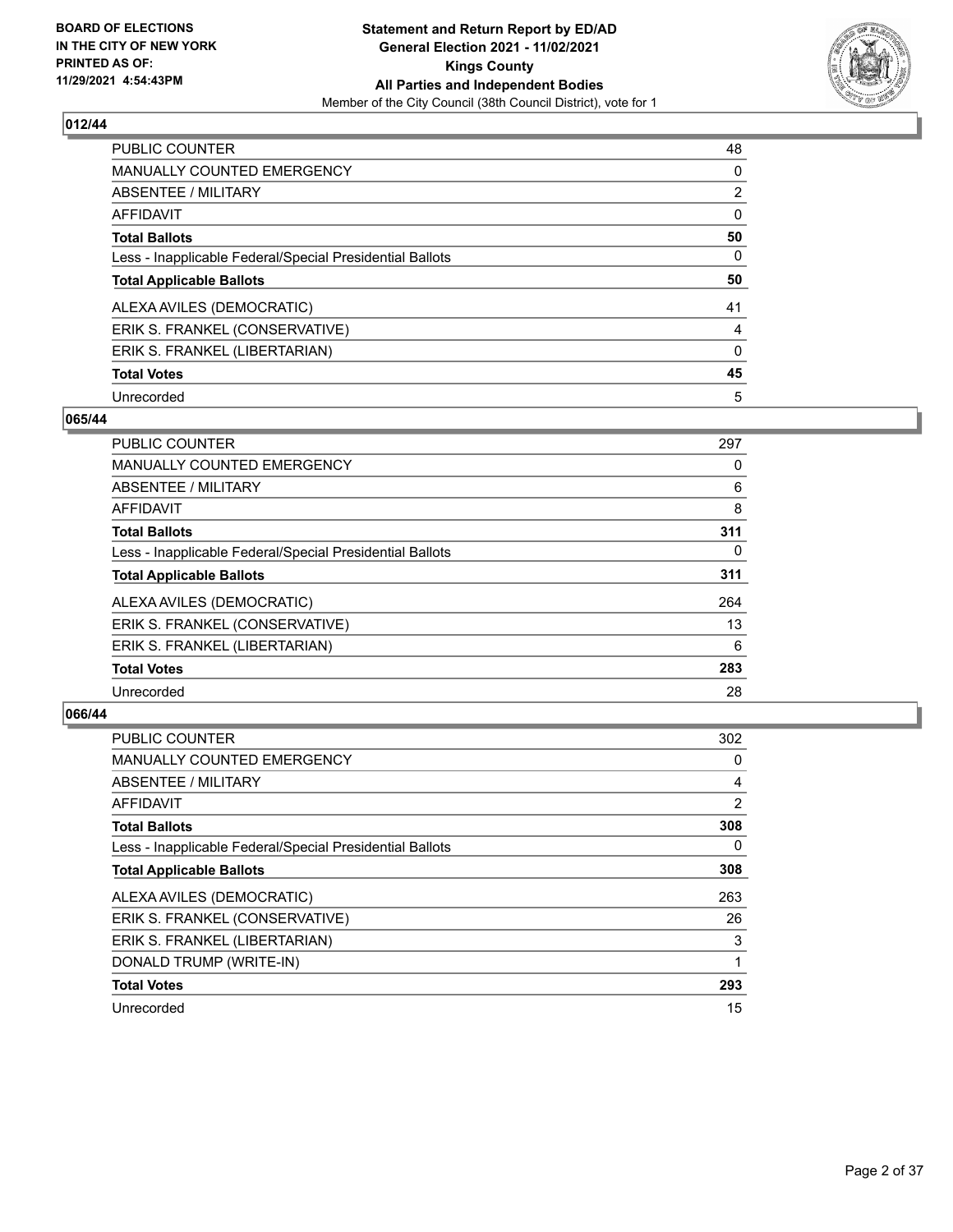

| <b>PUBLIC COUNTER</b>                                    | 43       |
|----------------------------------------------------------|----------|
| <b>MANUALLY COUNTED EMERGENCY</b>                        | $\Omega$ |
| <b>ABSENTEE / MILITARY</b>                               |          |
| <b>AFFIDAVIT</b>                                         | 0        |
| <b>Total Ballots</b>                                     | 44       |
| Less - Inapplicable Federal/Special Presidential Ballots | $\Omega$ |
| <b>Total Applicable Ballots</b>                          | 44       |
|                                                          |          |
| ALEXA AVILES (DEMOCRATIC)                                | 9        |
| ERIK S. FRANKEL (CONSERVATIVE)                           | 18       |
| ERIK S. FRANKEL (LIBERTARIAN)                            |          |
| <b>Total Votes</b>                                       | 28       |

| <b>PUBLIC COUNTER</b>                                    | 57 |
|----------------------------------------------------------|----|
| <b>MANUALLY COUNTED EMERGENCY</b>                        | 0  |
| ABSENTEE / MILITARY                                      | 4  |
| <b>AFFIDAVIT</b>                                         | 0  |
| <b>Total Ballots</b>                                     | 61 |
| Less - Inapplicable Federal/Special Presidential Ballots | 0  |
|                                                          |    |
| <b>Total Applicable Ballots</b>                          | 61 |
| ALEXA AVILES (DEMOCRATIC)                                | 4  |
| ERIK S. FRANKEL (CONSERVATIVE)                           | 24 |
| ERIK S. FRANKEL (LIBERTARIAN)                            | 1  |
| <b>Total Votes</b>                                       | 29 |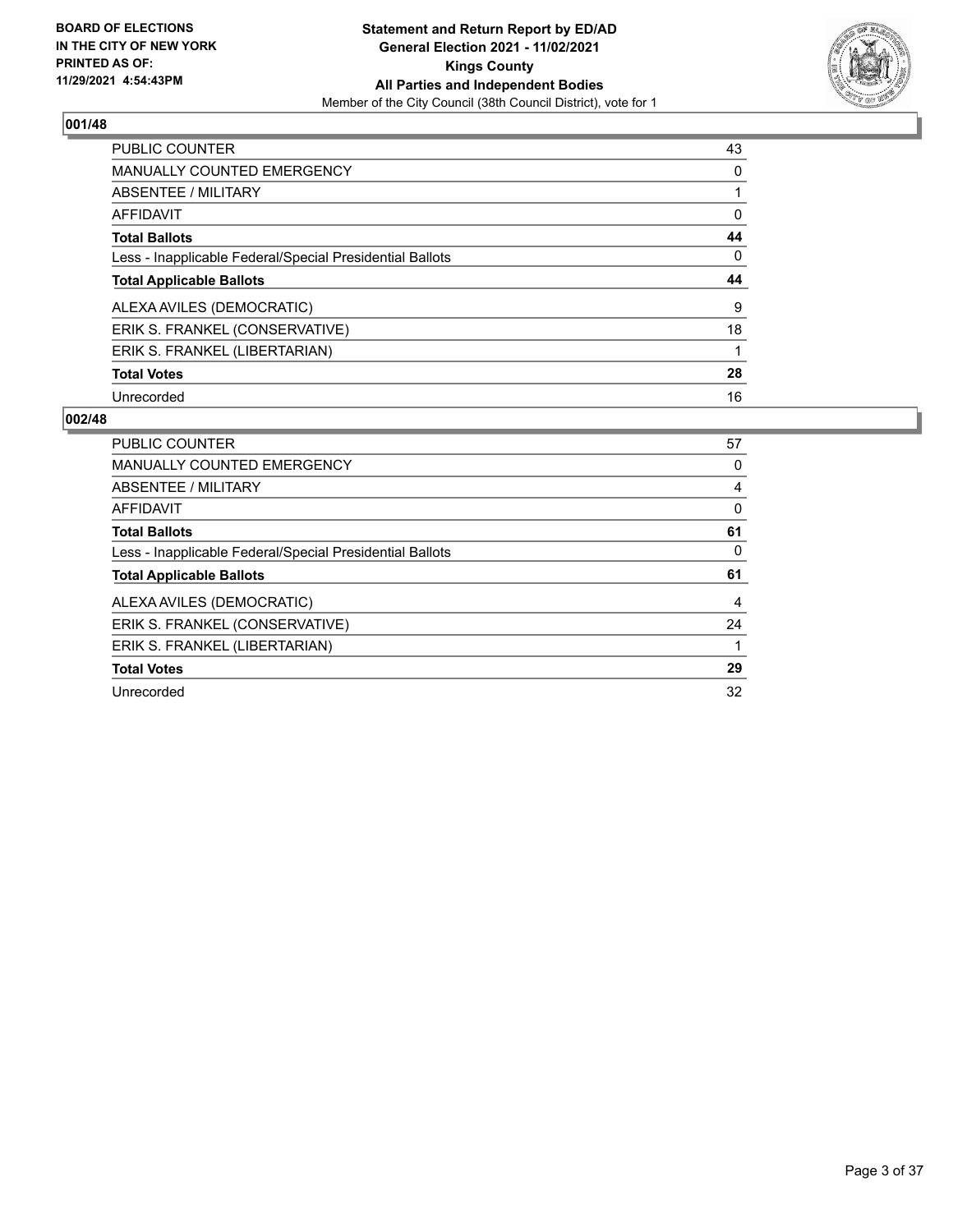

| <b>PUBLIC COUNTER</b>                                    | 143 |
|----------------------------------------------------------|-----|
| <b>MANUALLY COUNTED EMERGENCY</b>                        | 0   |
| ABSENTEE / MILITARY                                      | 9   |
| <b>AFFIDAVIT</b>                                         | 3   |
| <b>Total Ballots</b>                                     | 155 |
| Less - Inapplicable Federal/Special Presidential Ballots | 0   |
| <b>Total Applicable Ballots</b>                          | 155 |
| ALEXA AVILES (DEMOCRATIC)                                | 94  |
| ERIK S. FRANKEL (CONSERVATIVE)                           | 31  |
| ERIK S. FRANKEL (LIBERTARIAN)                            | 3   |
| UNATTRIBUTABLE WRITE-IN (WRITE-IN)                       | 3   |
| <b>Total Votes</b>                                       | 131 |
| Unrecorded                                               | 24  |

#### **002/49**

| PUBLIC COUNTER                                           | 56             |
|----------------------------------------------------------|----------------|
| <b>MANUALLY COUNTED EMERGENCY</b>                        | 0              |
| ABSENTEE / MILITARY                                      | 6              |
| AFFIDAVIT                                                | 0              |
| <b>Total Ballots</b>                                     | 62             |
| Less - Inapplicable Federal/Special Presidential Ballots | 0              |
| <b>Total Applicable Ballots</b>                          | 62             |
| ALEXA AVILES (DEMOCRATIC)                                | 30             |
| ERIK S. FRANKEL (CONSERVATIVE)                           | 11             |
| ERIK S. FRANKEL (LIBERTARIAN)                            | $\overline{2}$ |
| <b>Total Votes</b>                                       | 43             |
| Unrecorded                                               | 19             |

| <b>PUBLIC COUNTER</b>                                    | 61 |
|----------------------------------------------------------|----|
| MANUALLY COUNTED EMERGENCY                               | 0  |
| ABSENTEE / MILITARY                                      | 8  |
| AFFIDAVIT                                                |    |
| <b>Total Ballots</b>                                     | 70 |
| Less - Inapplicable Federal/Special Presidential Ballots | 0  |
| <b>Total Applicable Ballots</b>                          | 70 |
| ALEXA AVILES (DEMOCRATIC)                                | 40 |
| ERIK S. FRANKEL (CONSERVATIVE)                           | 15 |
| ERIK S. FRANKEL (LIBERTARIAN)                            | 2  |
| SHAHANA HANIF (WRITE-IN)                                 |    |
| <b>Total Votes</b>                                       | 58 |
| Unrecorded                                               | 12 |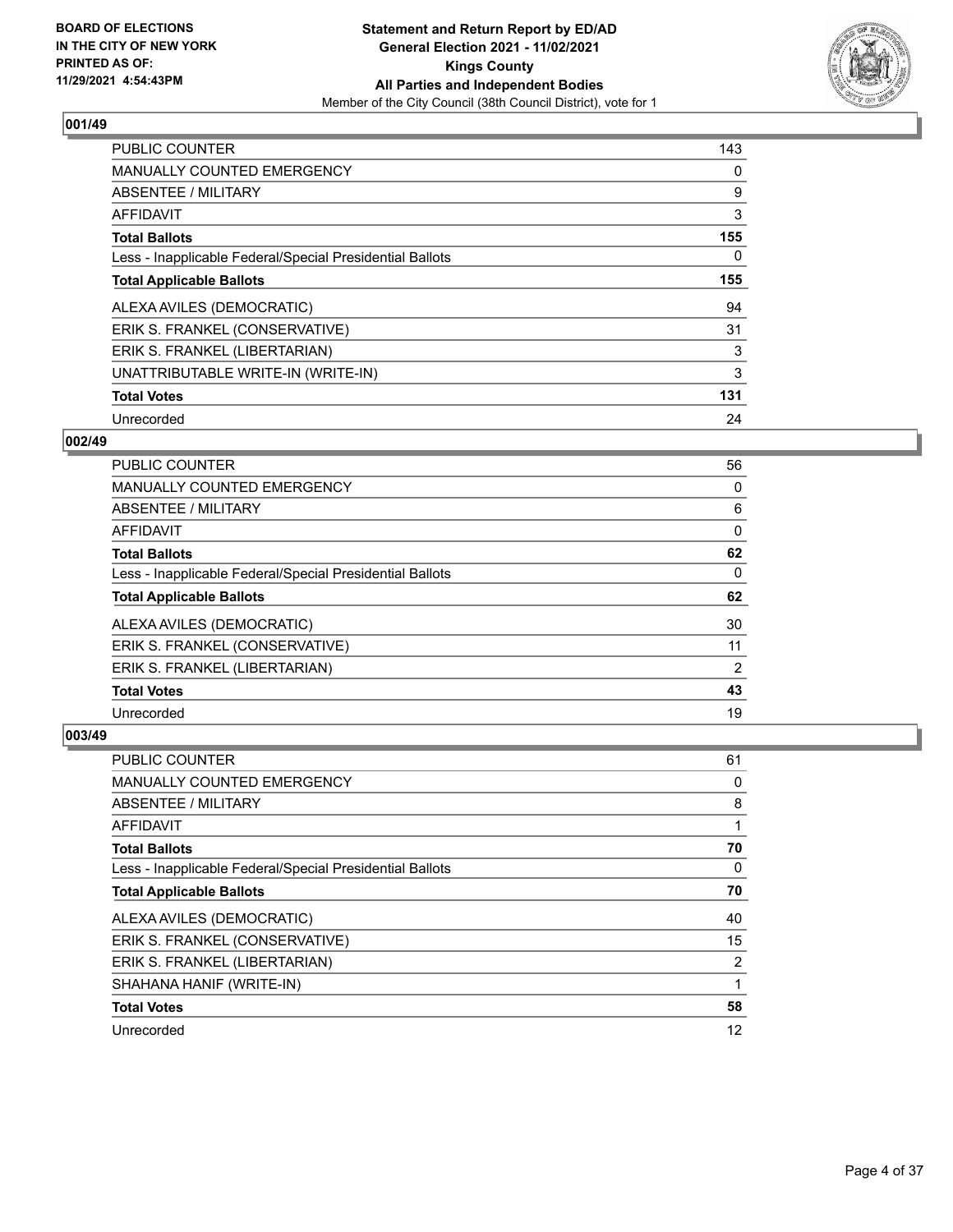

| <b>PUBLIC COUNTER</b>                                    | 128 |
|----------------------------------------------------------|-----|
| <b>MANUALLY COUNTED EMERGENCY</b>                        | 0   |
| ABSENTEE / MILITARY                                      | 9   |
| <b>AFFIDAVIT</b>                                         | 0   |
| <b>Total Ballots</b>                                     | 137 |
| Less - Inapplicable Federal/Special Presidential Ballots | 0   |
| <b>Total Applicable Ballots</b>                          | 137 |
| ALEXA AVILES (DEMOCRATIC)                                | 70  |
| ERIK S. FRANKEL (CONSERVATIVE)                           | 40  |
| ERIK S. FRANKEL (LIBERTARIAN)                            | 3   |
| <b>Total Votes</b>                                       | 113 |
| Unrecorded                                               | 24  |

#### **005/49**

| <b>PUBLIC COUNTER</b>                                    | 87       |
|----------------------------------------------------------|----------|
| <b>MANUALLY COUNTED EMERGENCY</b>                        | 0        |
| ABSENTEE / MILITARY                                      | 9        |
| <b>AFFIDAVIT</b>                                         | 3        |
| <b>Total Ballots</b>                                     | 99       |
| Less - Inapplicable Federal/Special Presidential Ballots | $\Omega$ |
| <b>Total Applicable Ballots</b>                          | 99       |
| ALEXA AVILES (DEMOCRATIC)                                | 53       |
| ERIK S. FRANKEL (CONSERVATIVE)                           | 14       |
| ERIK S. FRANKEL (LIBERTARIAN)                            | 5        |
| <b>Total Votes</b>                                       | 72       |
| Unrecorded                                               | 27       |

| <b>PUBLIC COUNTER</b>                                    | 62 |
|----------------------------------------------------------|----|
| <b>MANUALLY COUNTED EMERGENCY</b>                        | 0  |
| ABSENTEE / MILITARY                                      | 6  |
| AFFIDAVIT                                                | 0  |
| <b>Total Ballots</b>                                     | 68 |
| Less - Inapplicable Federal/Special Presidential Ballots | 0  |
| <b>Total Applicable Ballots</b>                          | 68 |
| ALEXA AVILES (DEMOCRATIC)                                | 26 |
| ERIK S. FRANKEL (CONSERVATIVE)                           | 23 |
| ERIK S. FRANKEL (LIBERTARIAN)                            |    |
| UNATTRIBUTABLE WRITE-IN (WRITE-IN)                       |    |
| <b>Total Votes</b>                                       | 51 |
| Unrecorded                                               | 17 |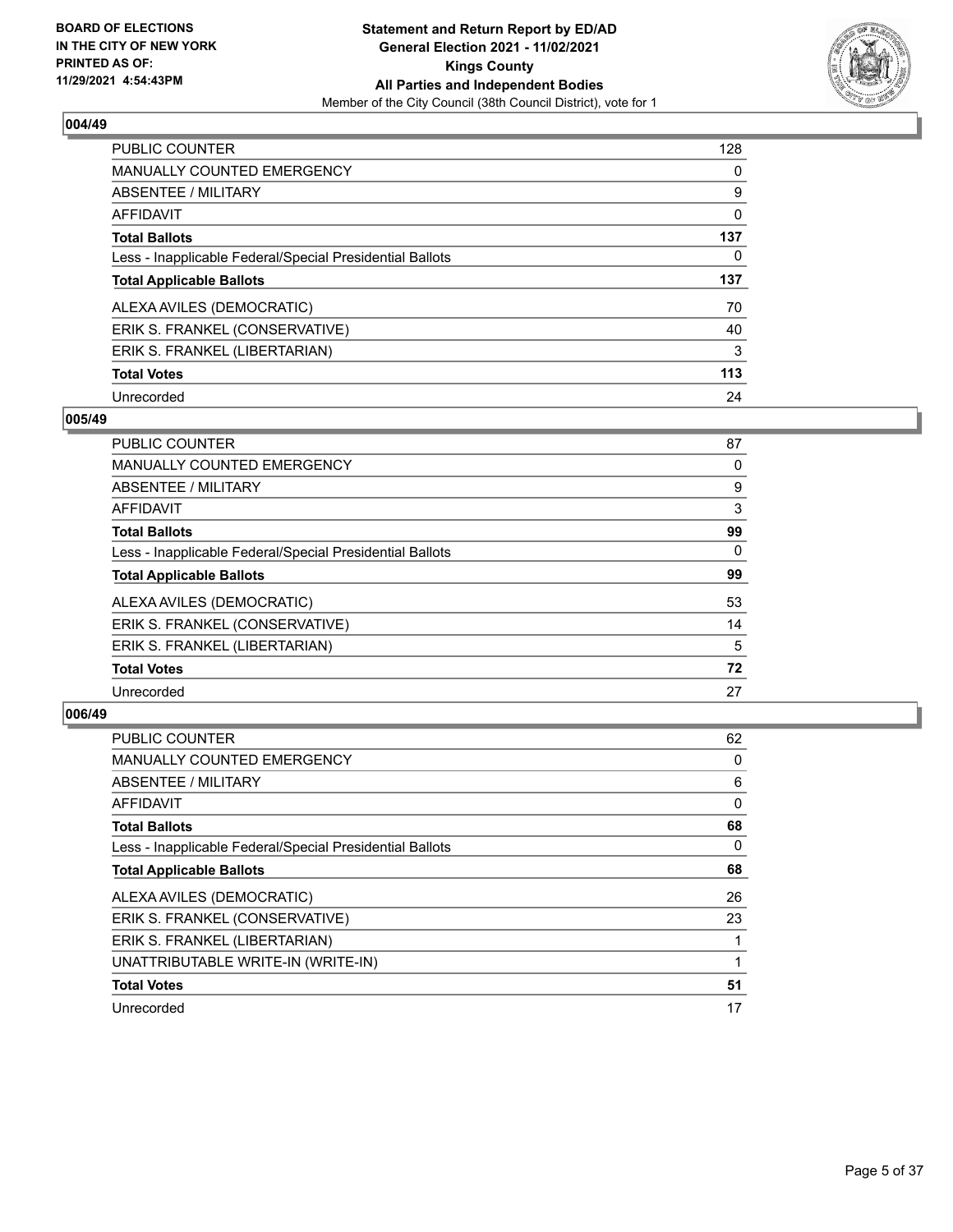

| <b>PUBLIC COUNTER</b>                                    | 48       |
|----------------------------------------------------------|----------|
| <b>MANUALLY COUNTED EMERGENCY</b>                        | 0        |
| ABSENTEE / MILITARY                                      | 3        |
| AFFIDAVIT                                                | $\Omega$ |
| <b>Total Ballots</b>                                     | 51       |
| Less - Inapplicable Federal/Special Presidential Ballots | 0        |
| <b>Total Applicable Ballots</b>                          | 51       |
| ALEXA AVILES (DEMOCRATIC)                                | 27       |
| ERIK S. FRANKEL (CONSERVATIVE)                           | 8        |
| ERIK S. FRANKEL (LIBERTARIAN)                            | 2        |
| <b>Total Votes</b>                                       | 37       |
| Unrecorded                                               | 14       |

#### **008/49**

| <b>PUBLIC COUNTER</b>                                    | 99             |
|----------------------------------------------------------|----------------|
| <b>MANUALLY COUNTED EMERGENCY</b>                        | 0              |
| ABSENTEE / MILITARY                                      | 9              |
| AFFIDAVIT                                                | $\overline{2}$ |
| <b>Total Ballots</b>                                     | 110            |
| Less - Inapplicable Federal/Special Presidential Ballots | 0              |
| <b>Total Applicable Ballots</b>                          | 110            |
| ALEXA AVILES (DEMOCRATIC)                                | 58             |
| ERIK S. FRANKEL (CONSERVATIVE)                           | 36             |
| ERIK S. FRANKEL (LIBERTARIAN)                            | 4              |
| <b>Total Votes</b>                                       | 98             |
| Unrecorded                                               | 12             |
|                                                          |                |

| <b>PUBLIC COUNTER</b>                                    | 117      |
|----------------------------------------------------------|----------|
| <b>MANUALLY COUNTED EMERGENCY</b>                        | $\Omega$ |
| ABSENTEE / MILITARY                                      | 20       |
| AFFIDAVIT                                                | $\Omega$ |
| <b>Total Ballots</b>                                     | 137      |
| Less - Inapplicable Federal/Special Presidential Ballots | 0        |
| <b>Total Applicable Ballots</b>                          | 137      |
| ALEXA AVILES (DEMOCRATIC)                                | 63       |
| ERIK S. FRANKEL (CONSERVATIVE)                           | 42       |
| ERIK S. FRANKEL (LIBERTARIAN)                            | 5        |
| <b>Total Votes</b>                                       | 110      |
| Unrecorded                                               | 27       |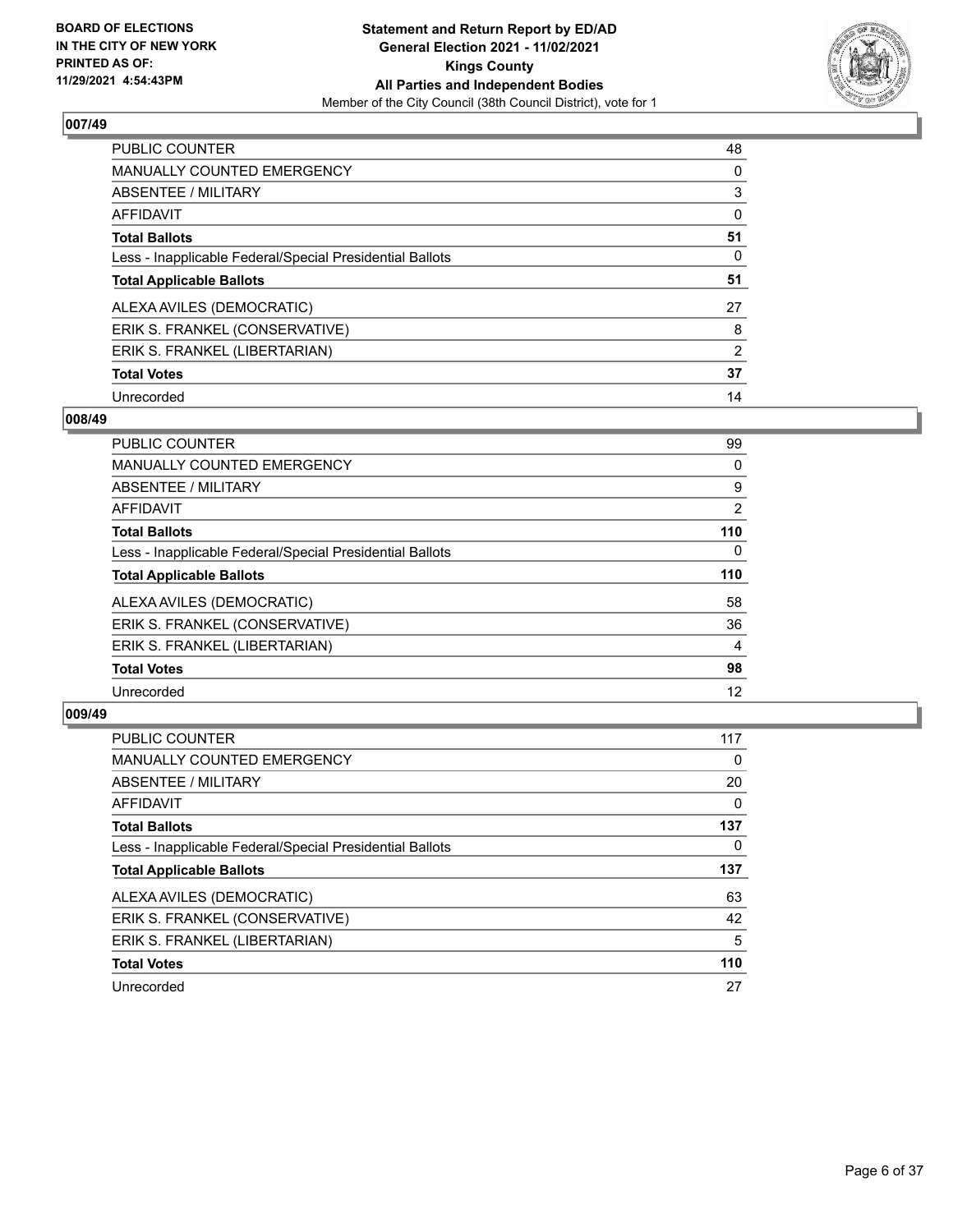

| <b>PUBLIC COUNTER</b>                                    | 119      |
|----------------------------------------------------------|----------|
| <b>MANUALLY COUNTED EMERGENCY</b>                        | $\Omega$ |
| ABSENTEE / MILITARY                                      | 11       |
| AFFIDAVIT                                                | 0        |
| <b>Total Ballots</b>                                     | 130      |
| Less - Inapplicable Federal/Special Presidential Ballots | 0        |
| <b>Total Applicable Ballots</b>                          | 130      |
| ALEXA AVILES (DEMOCRATIC)                                | 58       |
| ERIK S. FRANKEL (CONSERVATIVE)                           | 24       |
| ERIK S. FRANKEL (LIBERTARIAN)                            | 3        |
| <b>Total Votes</b>                                       | 85       |
| Unrecorded                                               | 45       |

## **011/49**

| <b>PUBLIC COUNTER</b>                                    | 71             |
|----------------------------------------------------------|----------------|
| <b>MANUALLY COUNTED EMERGENCY</b>                        | 0              |
| ABSENTEE / MILITARY                                      | $\overline{2}$ |
| <b>AFFIDAVIT</b>                                         | $\Omega$       |
| <b>Total Ballots</b>                                     | 73             |
| Less - Inapplicable Federal/Special Presidential Ballots | $\Omega$       |
| <b>Total Applicable Ballots</b>                          | 73             |
| ALEXA AVILES (DEMOCRATIC)                                | 22             |
| ERIK S. FRANKEL (CONSERVATIVE)                           | 25             |
| ERIK S. FRANKEL (LIBERTARIAN)                            | $\overline{2}$ |
| <b>Total Votes</b>                                       | 49             |
| Unrecorded                                               | 24             |

| PUBLIC COUNTER                                           | 41           |
|----------------------------------------------------------|--------------|
| <b>MANUALLY COUNTED EMERGENCY</b>                        | 0            |
| ABSENTEE / MILITARY                                      | 9            |
| AFFIDAVIT                                                |              |
| <b>Total Ballots</b>                                     | 51           |
| Less - Inapplicable Federal/Special Presidential Ballots | 0            |
| <b>Total Applicable Ballots</b>                          | 51           |
| ALEXA AVILES (DEMOCRATIC)                                | 30           |
| ERIK S. FRANKEL (CONSERVATIVE)                           | 16           |
| ERIK S. FRANKEL (LIBERTARIAN)                            | $\mathbf{0}$ |
| <b>Total Votes</b>                                       | 46           |
| Unrecorded                                               | 5            |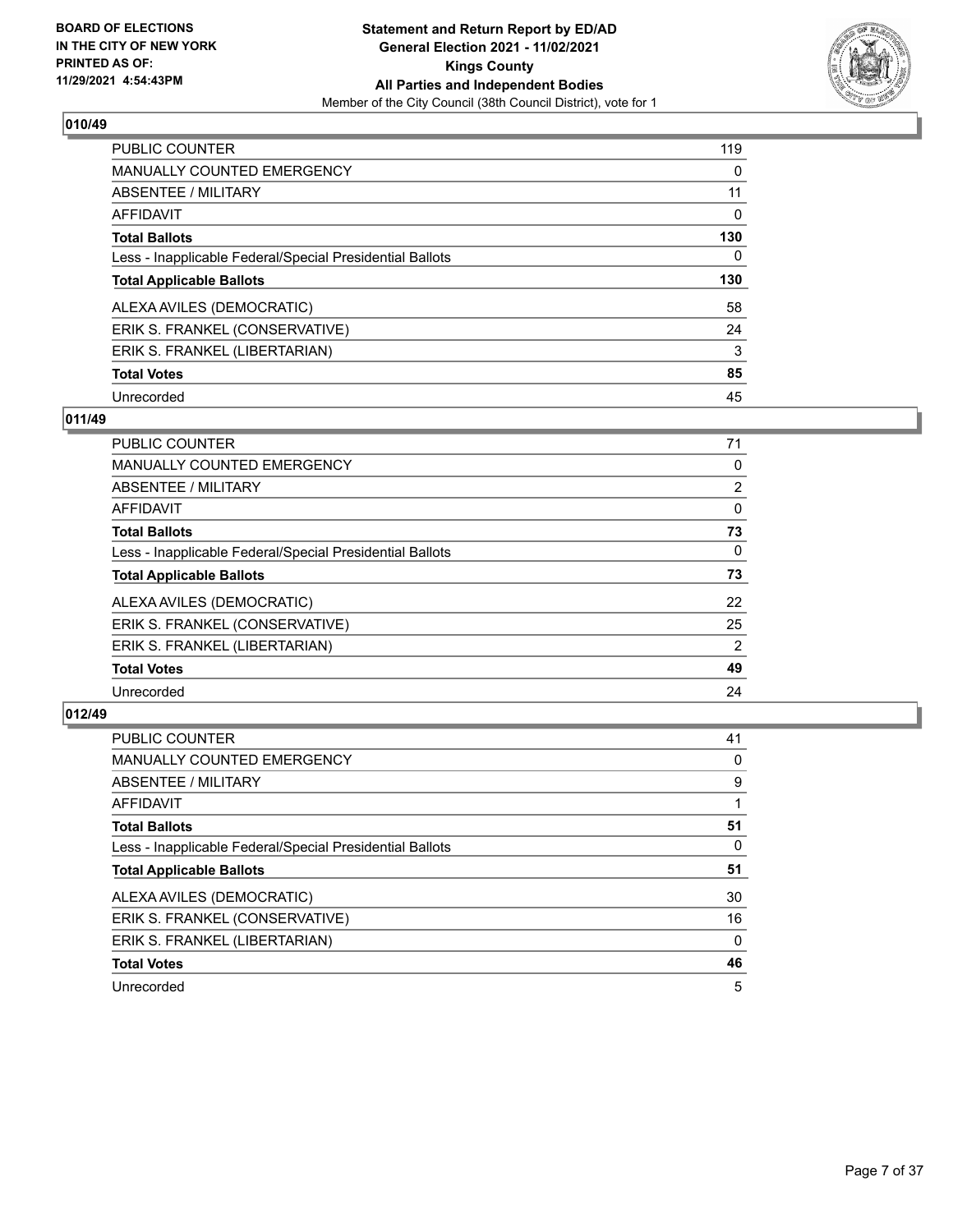

| PUBLIC COUNTER                                           | 39 |
|----------------------------------------------------------|----|
| <b>MANUALLY COUNTED EMERGENCY</b>                        | 0  |
| ABSENTEE / MILITARY                                      | 6  |
| <b>AFFIDAVIT</b>                                         | 0  |
| <b>Total Ballots</b>                                     | 45 |
| Less - Inapplicable Federal/Special Presidential Ballots | 0  |
| <b>Total Applicable Ballots</b>                          | 45 |
| ALEXA AVILES (DEMOCRATIC)                                | 26 |
| ERIK S. FRANKEL (CONSERVATIVE)                           | 11 |
| ERIK S. FRANKEL (LIBERTARIAN)                            | 2  |
| UNATTRIBUTABLE WRITE-IN (WRITE-IN)                       | 1  |
| <b>Total Votes</b>                                       | 40 |
| Unrecorded                                               | 5  |
|                                                          |    |

## **014/49 COMBINED into: 067/49**

#### **015/49 COMBINED into: 007/49**

#### **016/49**

| <b>PUBLIC COUNTER</b>                                    | 153 |
|----------------------------------------------------------|-----|
| MANUALLY COUNTED EMERGENCY                               | 0   |
| ABSENTEE / MILITARY                                      | 11  |
| AFFIDAVIT                                                | 0   |
| <b>Total Ballots</b>                                     | 164 |
| Less - Inapplicable Federal/Special Presidential Ballots | 0   |
| <b>Total Applicable Ballots</b>                          | 164 |
| ALEXA AVILES (DEMOCRATIC)                                | 67  |
| ERIK S. FRANKEL (CONSERVATIVE)                           | 40  |
| ERIK S. FRANKEL (LIBERTARIAN)                            | 8   |
| <b>Total Votes</b>                                       | 115 |
| Unrecorded                                               | 49  |

| <b>PUBLIC COUNTER</b>                                    | 156 |
|----------------------------------------------------------|-----|
| <b>MANUALLY COUNTED EMERGENCY</b>                        | 0   |
| ABSENTEE / MILITARY                                      | 13  |
| AFFIDAVIT                                                |     |
| <b>Total Ballots</b>                                     | 170 |
| Less - Inapplicable Federal/Special Presidential Ballots | 0   |
| <b>Total Applicable Ballots</b>                          | 170 |
| ALEXA AVILES (DEMOCRATIC)                                | 71  |
| ERIK S. FRANKEL (CONSERVATIVE)                           | 45  |
| ERIK S. FRANKEL (LIBERTARIAN)                            | 3   |
| <b>Total Votes</b>                                       | 119 |
| Unrecorded                                               | 51  |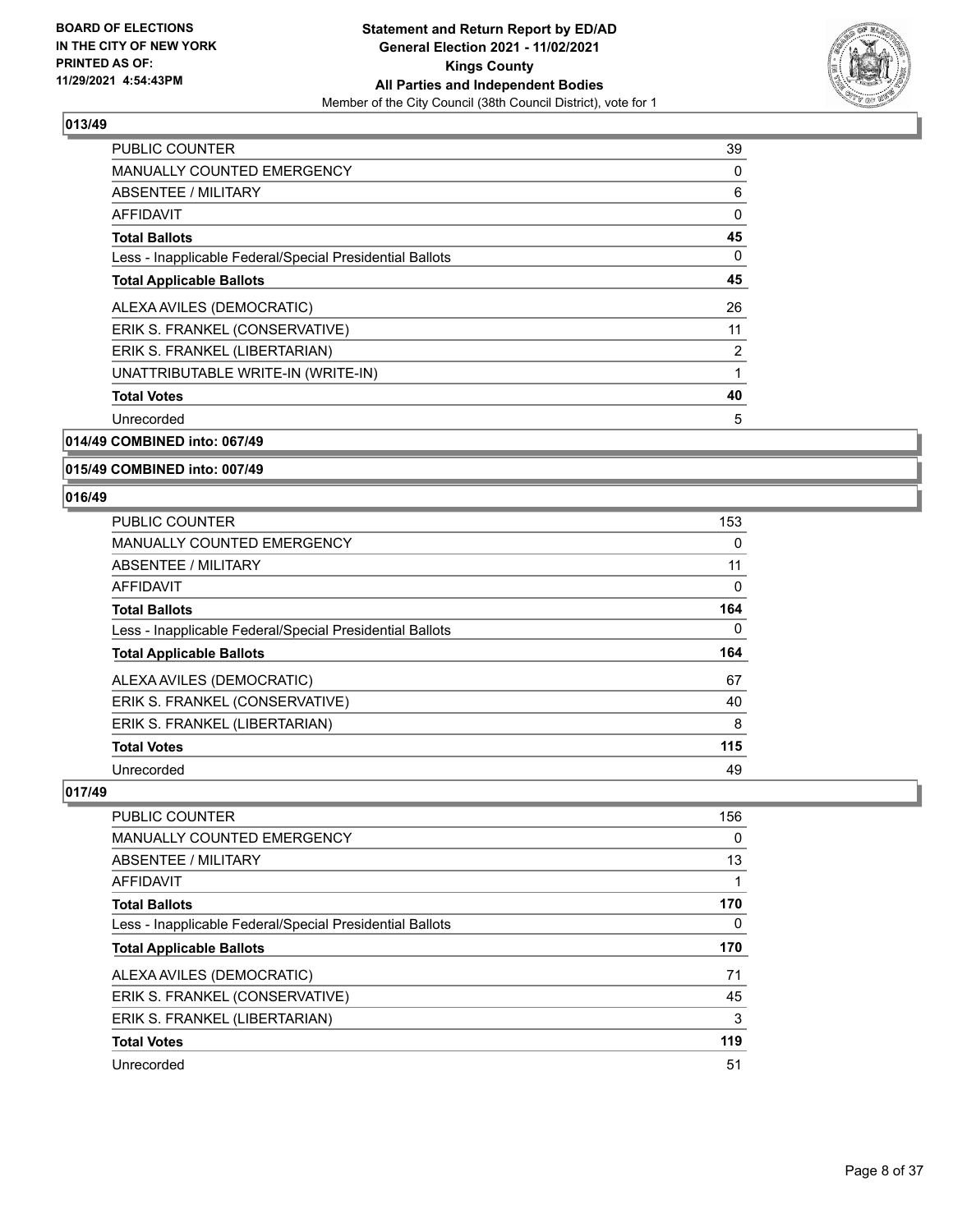

| <b>PUBLIC COUNTER</b>                                    | 29       |
|----------------------------------------------------------|----------|
| MANUALLY COUNTED EMERGENCY                               | 0        |
| ABSENTEE / MILITARY                                      | 5        |
| AFFIDAVIT                                                |          |
| <b>Total Ballots</b>                                     | 35       |
| Less - Inapplicable Federal/Special Presidential Ballots | 0        |
| <b>Total Applicable Ballots</b>                          | 35       |
| ALEXA AVILES (DEMOCRATIC)                                | 11       |
| ERIK S. FRANKEL (CONSERVATIVE)                           | 11       |
| ERIK S. FRANKEL (LIBERTARIAN)                            | $\Omega$ |
| <b>Total Votes</b>                                       | 22       |
| Unrecorded                                               | 13       |

#### **020/49**

| PUBLIC COUNTER                                           | 89       |
|----------------------------------------------------------|----------|
| <b>MANUALLY COUNTED EMERGENCY</b>                        | 0        |
| ABSENTEE / MILITARY                                      | 9        |
| AFFIDAVIT                                                |          |
| <b>Total Ballots</b>                                     | 99       |
| Less - Inapplicable Federal/Special Presidential Ballots | $\Omega$ |
| <b>Total Applicable Ballots</b>                          | 99       |
| ALEXA AVILES (DEMOCRATIC)                                | 51       |
| ERIK S. FRANKEL (CONSERVATIVE)                           | 15       |
| ERIK S. FRANKEL (LIBERTARIAN)                            | 3        |
| JAMES ALBANESE (WRITE-IN)                                | 1        |
| <b>Total Votes</b>                                       | 70       |
| Unrecorded                                               | 29       |

| PUBLIC COUNTER                                           | 93  |
|----------------------------------------------------------|-----|
| MANUALLY COUNTED EMERGENCY                               | 0   |
| ABSENTEE / MILITARY                                      | 7   |
| AFFIDAVIT                                                | 1   |
| <b>Total Ballots</b>                                     | 101 |
| Less - Inapplicable Federal/Special Presidential Ballots | 0   |
| <b>Total Applicable Ballots</b>                          | 101 |
| ALEXA AVILES (DEMOCRATIC)                                | 52  |
| ERIK S. FRANKEL (CONSERVATIVE)                           | 27  |
| ERIK S. FRANKEL (LIBERTARIAN)                            | 2   |
| JUSTIN BRANNAN (WRITE-IN)                                |     |
| UNATTRIBUTABLE WRITE-IN (WRITE-IN)                       |     |
| <b>Total Votes</b>                                       | 83  |
| Unrecorded                                               | 18  |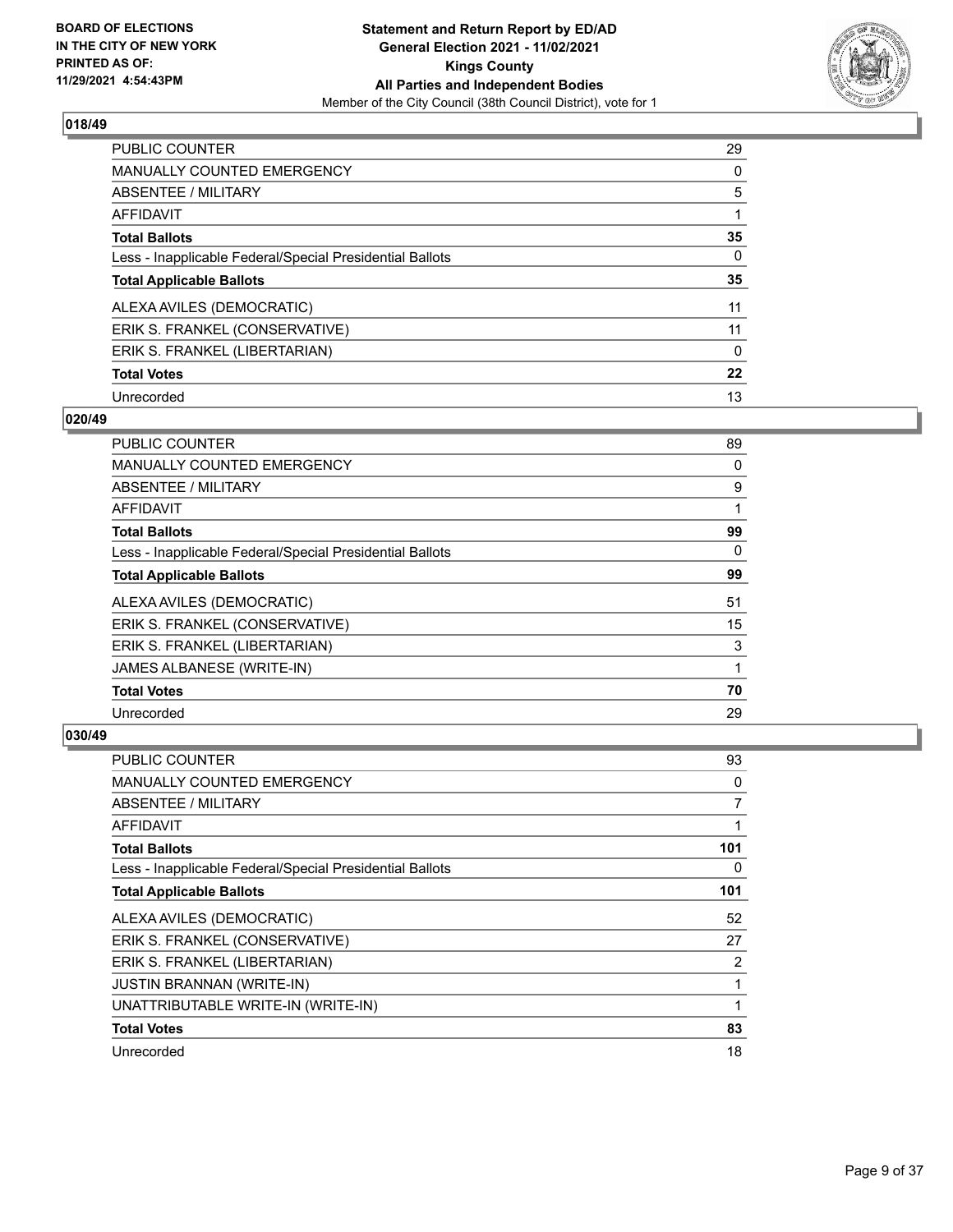

| <b>PUBLIC COUNTER</b>                                    | 91       |
|----------------------------------------------------------|----------|
| <b>MANUALLY COUNTED EMERGENCY</b>                        | $\Omega$ |
| ABSENTEE / MILITARY                                      | 10       |
| AFFIDAVIT                                                | $\Omega$ |
| <b>Total Ballots</b>                                     | 101      |
| Less - Inapplicable Federal/Special Presidential Ballots | 0        |
| <b>Total Applicable Ballots</b>                          | 101      |
| ALEXA AVILES (DEMOCRATIC)                                | 38       |
| ERIK S. FRANKEL (CONSERVATIVE)                           | 30       |
| ERIK S. FRANKEL (LIBERTARIAN)                            |          |
| <b>Total Votes</b>                                       | 69       |
| Unrecorded                                               | 32       |

#### **032/49**

| <b>PUBLIC COUNTER</b>                                    | 51             |
|----------------------------------------------------------|----------------|
| MANUALLY COUNTED EMERGENCY                               | 0              |
| ABSENTEE / MILITARY                                      | $\overline{2}$ |
| AFFIDAVIT                                                |                |
| <b>Total Ballots</b>                                     | 54             |
| Less - Inapplicable Federal/Special Presidential Ballots | 0              |
| <b>Total Applicable Ballots</b>                          | 54             |
| ALEXA AVILES (DEMOCRATIC)                                | 23             |
| ERIK S. FRANKEL (CONSERVATIVE)                           | 15             |
| ERIK S. FRANKEL (LIBERTARIAN)                            | 2              |
| JOEL ACEVEDO (WRITE-IN)                                  |                |
| <b>Total Votes</b>                                       | 41             |
| Unrecorded                                               | 13             |

| PUBLIC COUNTER                                           | 39 |
|----------------------------------------------------------|----|
| <b>MANUALLY COUNTED EMERGENCY</b>                        | 0  |
| ABSENTEE / MILITARY                                      |    |
| AFFIDAVIT                                                | 0  |
| <b>Total Ballots</b>                                     | 40 |
| Less - Inapplicable Federal/Special Presidential Ballots | 0  |
|                                                          |    |
| <b>Total Applicable Ballots</b>                          | 40 |
| ALEXA AVILES (DEMOCRATIC)                                | 14 |
| ERIK S. FRANKEL (CONSERVATIVE)                           | 17 |
| ERIK S. FRANKEL (LIBERTARIAN)                            |    |
| <b>Total Votes</b>                                       | 32 |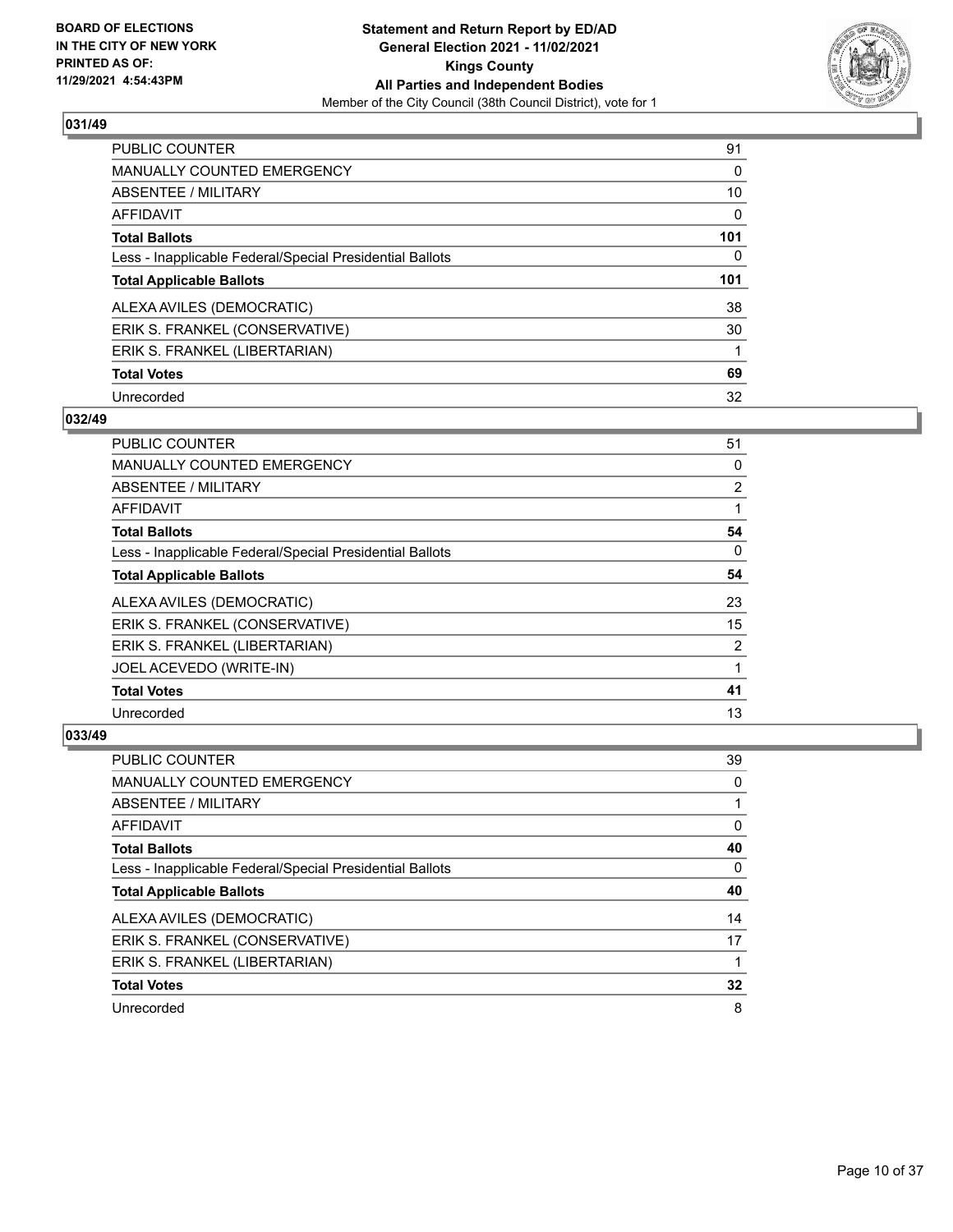

| <b>PUBLIC COUNTER</b>                                    | 184 |
|----------------------------------------------------------|-----|
| <b>MANUALLY COUNTED EMERGENCY</b>                        | 0   |
| <b>ABSENTEE / MILITARY</b>                               | 20  |
| <b>AFFIDAVIT</b>                                         | 0   |
| <b>Total Ballots</b>                                     | 204 |
| Less - Inapplicable Federal/Special Presidential Ballots | 0   |
| <b>Total Applicable Ballots</b>                          | 204 |
| ALEXA AVILES (DEMOCRATIC)                                | 85  |
| ERIK S. FRANKEL (CONSERVATIVE)                           | 53  |
| ERIK S. FRANKEL (LIBERTARIAN)                            | 6   |
| UNCOUNTED WRITE-IN PER STATUTE (WRITE-IN)                |     |
| <b>WILLIAM CHENG (WRITE-IN)</b>                          |     |
| <b>Total Votes</b>                                       | 146 |
| Unrecorded                                               | 58  |

#### **042/49**

| PUBLIC COUNTER                                           | 90 |
|----------------------------------------------------------|----|
| MANUALLY COUNTED EMERGENCY                               | 0  |
| ABSENTEE / MILITARY                                      | 0  |
| AFFIDAVIT                                                |    |
| <b>Total Ballots</b>                                     | 91 |
| Less - Inapplicable Federal/Special Presidential Ballots | 0  |
| <b>Total Applicable Ballots</b>                          | 91 |
| ALEXA AVILES (DEMOCRATIC)                                | 50 |
| ERIK S. FRANKEL (CONSERVATIVE)                           | 19 |
| ERIK S. FRANKEL (LIBERTARIAN)                            |    |
| JUSTIN BARRAN (WRITE-IN)                                 | 1  |
| <b>Total Votes</b>                                       | 71 |
| Unrecorded                                               | 20 |

| PUBLIC COUNTER                                           | 119 |
|----------------------------------------------------------|-----|
| <b>MANUALLY COUNTED EMERGENCY</b>                        | 0   |
| ABSENTEE / MILITARY                                      | 7   |
| AFFIDAVIT                                                | 2   |
| <b>Total Ballots</b>                                     | 128 |
| Less - Inapplicable Federal/Special Presidential Ballots | 0   |
| <b>Total Applicable Ballots</b>                          | 128 |
| ALEXA AVILES (DEMOCRATIC)                                | 65  |
| ERIK S. FRANKEL (CONSERVATIVE)                           | 39  |
| ERIK S. FRANKEL (LIBERTARIAN)                            | 4   |
| <b>Total Votes</b>                                       | 108 |
| Unrecorded                                               | 20  |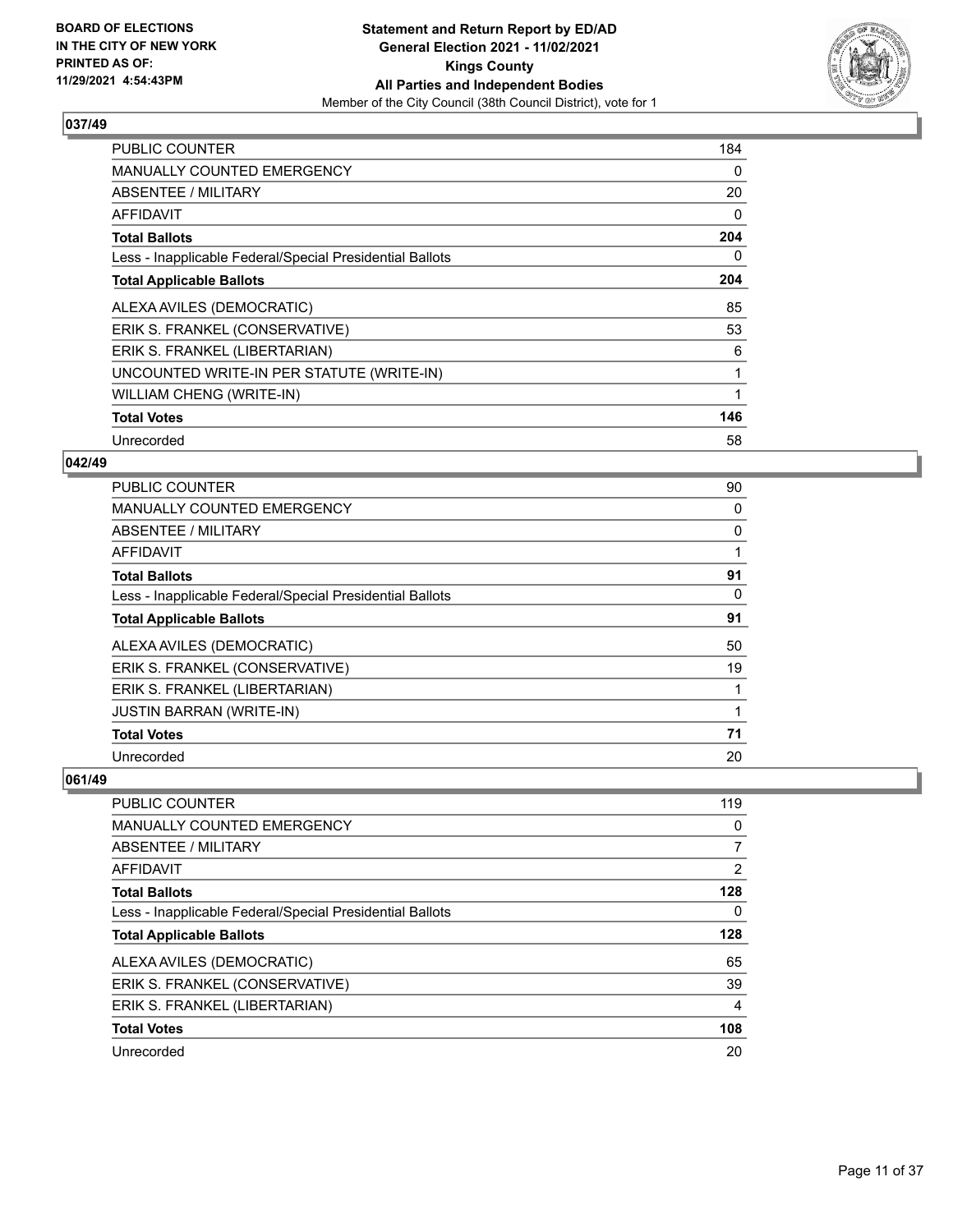

| <b>PUBLIC COUNTER</b>                                    | 108 |
|----------------------------------------------------------|-----|
| <b>MANUALLY COUNTED EMERGENCY</b>                        | 0   |
| ABSENTEE / MILITARY                                      | 11  |
| AFFIDAVIT                                                | 0   |
| <b>Total Ballots</b>                                     | 119 |
| Less - Inapplicable Federal/Special Presidential Ballots | 0   |
| <b>Total Applicable Ballots</b>                          | 119 |
| ALEXA AVILES (DEMOCRATIC)                                | 65  |
| ERIK S. FRANKEL (CONSERVATIVE)                           | 28  |
| ERIK S. FRANKEL (LIBERTARIAN)                            | 4   |
| YU LIN (WRITE-IN)                                        |     |
| <b>Total Votes</b>                                       | 98  |
| Unrecorded                                               | 21  |

#### **064/49**

| PUBLIC COUNTER                                           | 78 |
|----------------------------------------------------------|----|
| MANUALLY COUNTED EMERGENCY                               | 0  |
| ABSENTEE / MILITARY                                      | 4  |
| AFFIDAVIT                                                |    |
| <b>Total Ballots</b>                                     | 83 |
| Less - Inapplicable Federal/Special Presidential Ballots | 0  |
| <b>Total Applicable Ballots</b>                          | 83 |
| ALEXA AVILES (DEMOCRATIC)                                | 35 |
| ERIK S. FRANKEL (CONSERVATIVE)                           | 14 |
| ERIK S. FRANKEL (LIBERTARIAN)                            | 2  |
| UNATTRIBUTABLE WRITE-IN (WRITE-IN)                       | 1  |
| <b>Total Votes</b>                                       | 52 |
| Unrecorded                                               | 31 |

| <b>PUBLIC COUNTER</b>                                    | 97  |
|----------------------------------------------------------|-----|
| MANUALLY COUNTED EMERGENCY                               | 0   |
| ABSENTEE / MILITARY                                      | 11  |
| AFFIDAVIT                                                |     |
| <b>Total Ballots</b>                                     | 109 |
| Less - Inapplicable Federal/Special Presidential Ballots | 0   |
|                                                          |     |
| <b>Total Applicable Ballots</b>                          | 109 |
| ALEXA AVILES (DEMOCRATIC)                                | 63  |
| ERIK S. FRANKEL (CONSERVATIVE)                           | 19  |
| ERIK S. FRANKEL (LIBERTARIAN)                            | 1   |
| <b>Total Votes</b>                                       | 83  |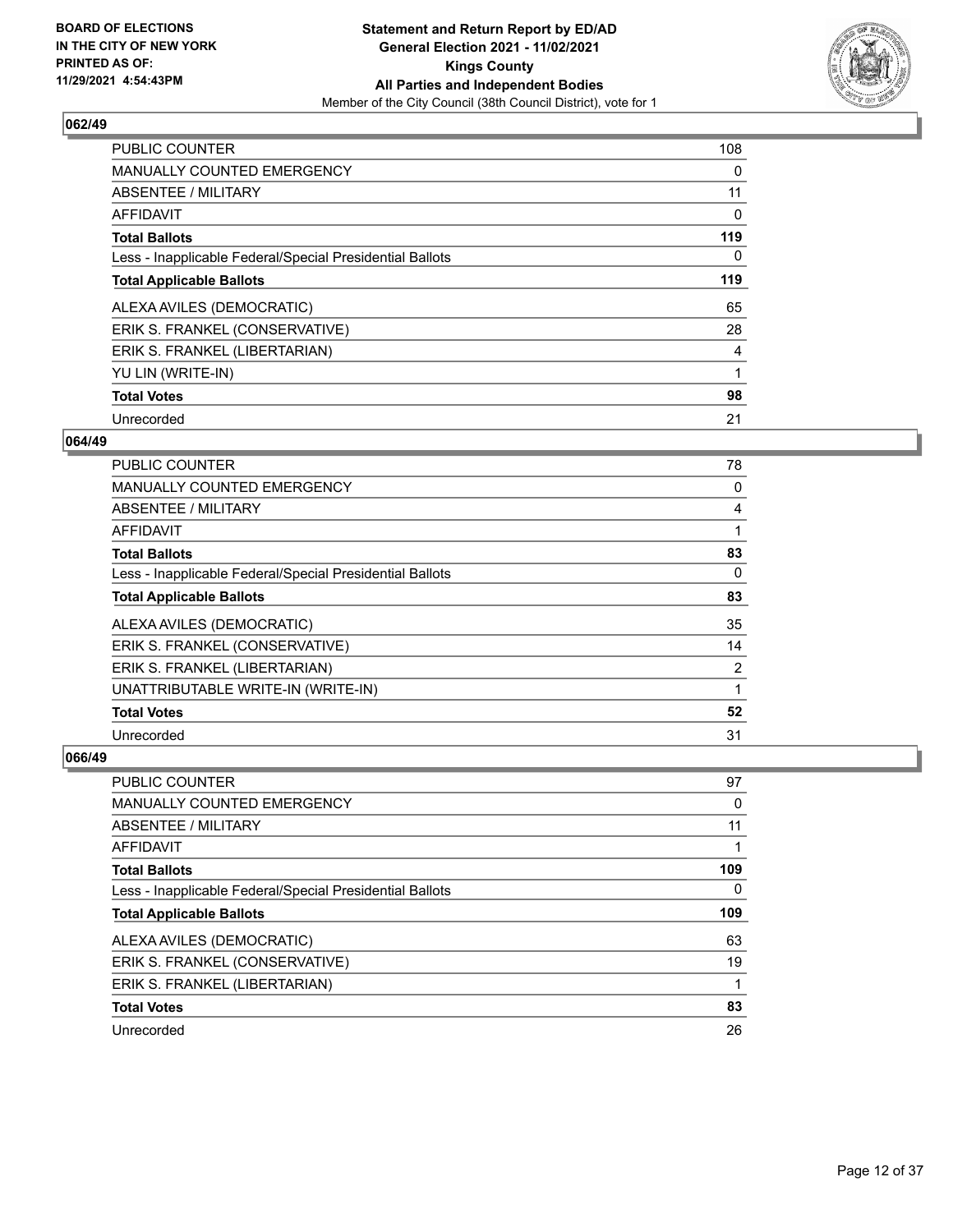

| <b>PUBLIC COUNTER</b>                                    | 66                |
|----------------------------------------------------------|-------------------|
| <b>MANUALLY COUNTED EMERGENCY</b>                        | $\Omega$          |
| ABSENTEE / MILITARY                                      | 5                 |
| AFFIDAVIT                                                | $\Omega$          |
| <b>Total Ballots</b>                                     | 71                |
| Less - Inapplicable Federal/Special Presidential Ballots | $\Omega$          |
| <b>Total Applicable Ballots</b>                          | 71                |
| ALEXA AVILES (DEMOCRATIC)                                | 47                |
| ERIK S. FRANKEL (CONSERVATIVE)                           | $12 \overline{ }$ |
| ERIK S. FRANKEL (LIBERTARIAN)                            |                   |
| <b>Total Votes</b>                                       | 60                |
| Unrecorded                                               | 11                |

#### **068/49**

| <b>PUBLIC COUNTER</b>                                    | 60       |
|----------------------------------------------------------|----------|
| <b>MANUALLY COUNTED EMERGENCY</b>                        | 0        |
| ABSENTEE / MILITARY                                      | 3        |
| <b>AFFIDAVIT</b>                                         | $\Omega$ |
| <b>Total Ballots</b>                                     | 63       |
| Less - Inapplicable Federal/Special Presidential Ballots | 0        |
| <b>Total Applicable Ballots</b>                          | 63       |
| ALEXA AVILES (DEMOCRATIC)                                | 30       |
| ERIK S. FRANKEL (CONSERVATIVE)                           | 18       |
| ERIK S. FRANKEL (LIBERTARIAN)                            |          |
| <b>Total Votes</b>                                       | 49       |
| Unrecorded                                               | 14       |

| <b>PUBLIC COUNTER</b>                                    | 118 |
|----------------------------------------------------------|-----|
| <b>MANUALLY COUNTED EMERGENCY</b>                        | 0   |
| ABSENTEE / MILITARY                                      |     |
| <b>AFFIDAVIT</b>                                         | 0   |
| <b>Total Ballots</b>                                     | 125 |
| Less - Inapplicable Federal/Special Presidential Ballots | 0   |
| <b>Total Applicable Ballots</b>                          | 125 |
| ALEXA AVILES (DEMOCRATIC)                                | 60  |
| ERIK S. FRANKEL (CONSERVATIVE)                           | 26  |
| ERIK S. FRANKEL (LIBERTARIAN)                            | 4   |
| <b>Total Votes</b>                                       | 90  |
| Unrecorded                                               | 35  |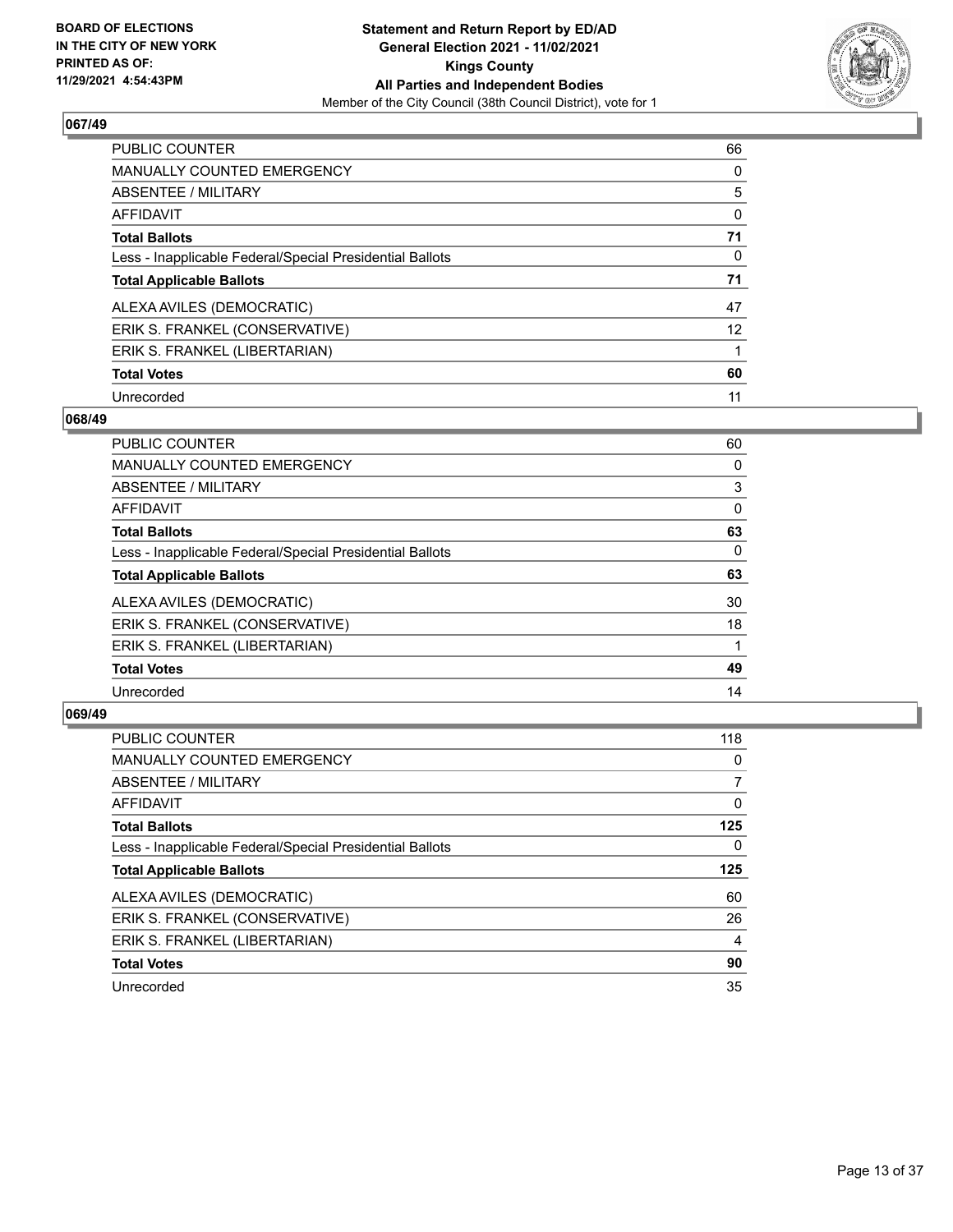

| PUBLIC COUNTER                                           | 254 |
|----------------------------------------------------------|-----|
| <b>MANUALLY COUNTED EMERGENCY</b>                        | 0   |
| ABSENTEE / MILITARY                                      | 10  |
| AFFIDAVIT                                                | 3   |
| <b>Total Ballots</b>                                     | 267 |
| Less - Inapplicable Federal/Special Presidential Ballots | 0   |
| <b>Total Applicable Ballots</b>                          | 267 |
| ALEXA AVILES (DEMOCRATIC)                                | 222 |
| ERIK S. FRANKEL (CONSERVATIVE)                           | 25  |
| ERIK S. FRANKEL (LIBERTARIAN)                            | 4   |
| <b>Total Votes</b>                                       | 251 |
| Unrecorded                                               | 16  |

#### **002/51**

| <b>PUBLIC COUNTER</b>                                    | 142      |
|----------------------------------------------------------|----------|
| MANUALLY COUNTED EMERGENCY                               | 0        |
| ABSENTEE / MILITARY                                      | 6        |
| <b>AFFIDAVIT</b>                                         | $\Omega$ |
| <b>Total Ballots</b>                                     | 148      |
| Less - Inapplicable Federal/Special Presidential Ballots | $\Omega$ |
| <b>Total Applicable Ballots</b>                          | 148      |
| ALEXA AVILES (DEMOCRATIC)                                | 102      |
| ERIK S. FRANKEL (CONSERVATIVE)                           | 30       |
| ERIK S. FRANKEL (LIBERTARIAN)                            |          |
| <b>Total Votes</b>                                       | 133      |
| Unrecorded                                               | 15       |

| <b>PUBLIC COUNTER</b>                                    | 214      |
|----------------------------------------------------------|----------|
| <b>MANUALLY COUNTED EMERGENCY</b>                        | $\Omega$ |
| ABSENTEE / MILITARY                                      | 22       |
| AFFIDAVIT                                                |          |
| <b>Total Ballots</b>                                     | 237      |
| Less - Inapplicable Federal/Special Presidential Ballots | 0        |
| <b>Total Applicable Ballots</b>                          | 237      |
| ALEXA AVILES (DEMOCRATIC)                                | 177      |
| ERIK S. FRANKEL (CONSERVATIVE)                           | 30       |
| ERIK S. FRANKEL (LIBERTARIAN)                            | 6        |
| MICHELLE OBAMA (WRITE-IN)                                |          |
| <b>Total Votes</b>                                       | 214      |
| Unrecorded                                               | 23       |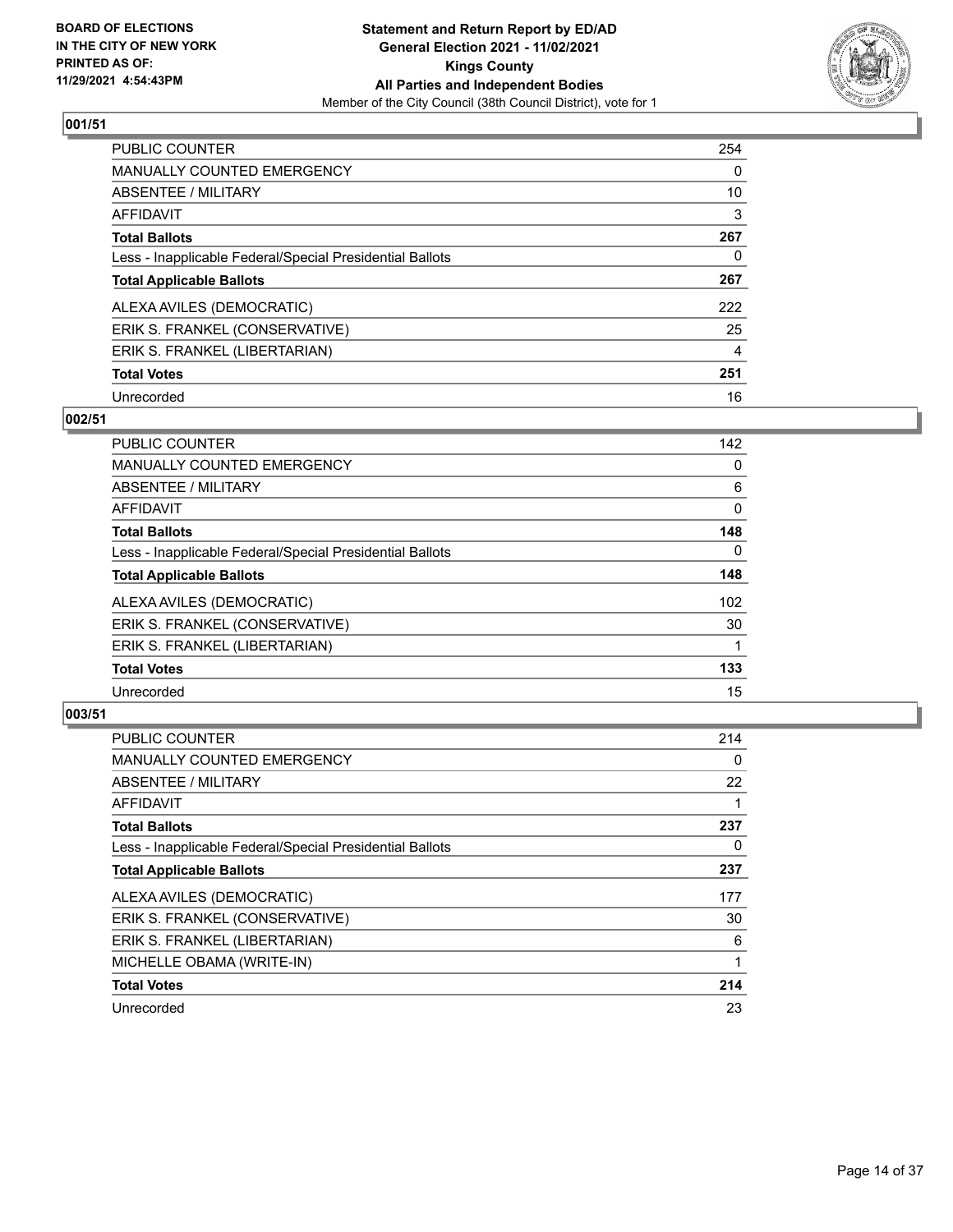

| <b>PUBLIC COUNTER</b>                                    | 117 |
|----------------------------------------------------------|-----|
| <b>MANUALLY COUNTED EMERGENCY</b>                        | 0   |
| ABSENTEE / MILITARY                                      | 5   |
| AFFIDAVIT                                                | 0   |
| <b>Total Ballots</b>                                     | 122 |
| Less - Inapplicable Federal/Special Presidential Ballots | 0   |
| <b>Total Applicable Ballots</b>                          | 122 |
| ALEXA AVILES (DEMOCRATIC)                                | 86  |
| ERIK S. FRANKEL (CONSERVATIVE)                           | 14  |
| ERIK S. FRANKEL (LIBERTARIAN)                            |     |
|                                                          |     |
| <b>Total Votes</b>                                       | 101 |

#### **005/51**

| <b>PUBLIC COUNTER</b>                                    | 114      |
|----------------------------------------------------------|----------|
| <b>MANUALLY COUNTED EMERGENCY</b>                        | 0        |
| ABSENTEE / MILITARY                                      | 7        |
| <b>AFFIDAVIT</b>                                         |          |
| <b>Total Ballots</b>                                     | 122      |
| Less - Inapplicable Federal/Special Presidential Ballots | $\Omega$ |
| <b>Total Applicable Ballots</b>                          | 122      |
| ALEXA AVILES (DEMOCRATIC)                                | 77       |
| ERIK S. FRANKEL (CONSERVATIVE)                           | 25       |
| ERIK S. FRANKEL (LIBERTARIAN)                            | 3        |
| <b>Total Votes</b>                                       | 105      |
| Unrecorded                                               | 17       |

| <b>PUBLIC COUNTER</b>                                    | 149      |
|----------------------------------------------------------|----------|
| <b>MANUALLY COUNTED EMERGENCY</b>                        | $\Omega$ |
| ABSENTEE / MILITARY                                      | 10       |
| AFFIDAVIT                                                |          |
| <b>Total Ballots</b>                                     | 160      |
| Less - Inapplicable Federal/Special Presidential Ballots | 0        |
| <b>Total Applicable Ballots</b>                          | 160      |
| ALEXA AVILES (DEMOCRATIC)                                | 103      |
| ERIK S. FRANKEL (CONSERVATIVE)                           | 26       |
| ERIK S. FRANKEL (LIBERTARIAN)                            |          |
| <b>Total Votes</b>                                       | 130      |
| Unrecorded                                               | 30       |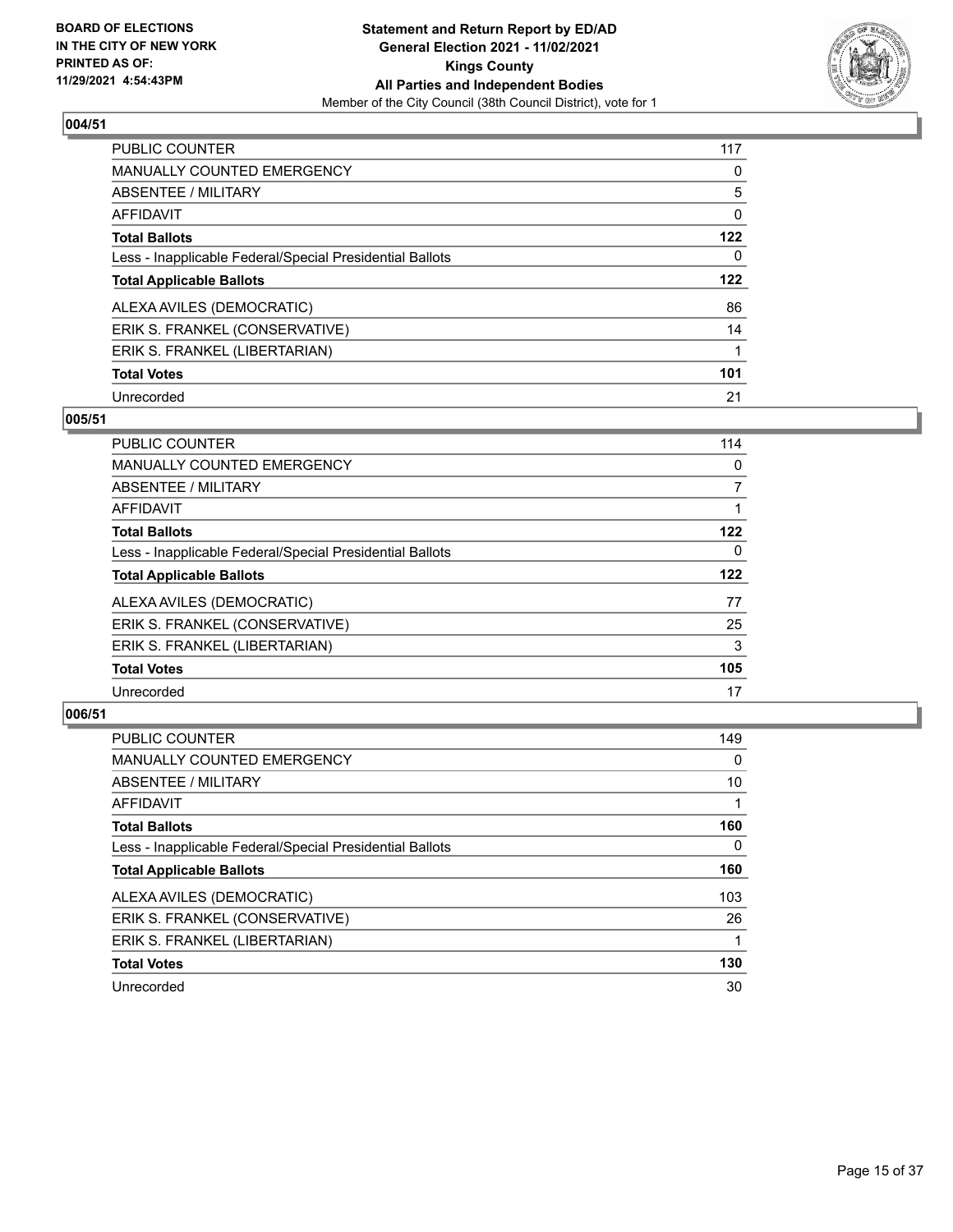

| PUBLIC COUNTER                                           | 20             |
|----------------------------------------------------------|----------------|
| MANUALLY COUNTED EMERGENCY                               | $\Omega$       |
| ABSENTEE / MILITARY                                      | $\overline{2}$ |
| AFFIDAVIT                                                | 0              |
| <b>Total Ballots</b>                                     | 22             |
| Less - Inapplicable Federal/Special Presidential Ballots | 0              |
| <b>Total Applicable Ballots</b>                          | 22             |
| ALEXA AVILES (DEMOCRATIC)                                | 15             |
| ERIK S. FRANKEL (CONSERVATIVE)                           | $\overline{2}$ |
| ERIK S. FRANKEL (LIBERTARIAN)                            | $\Omega$       |
| <b>Total Votes</b>                                       | 17             |
| Unrecorded                                               | 5              |

## **011/51**

| <b>PUBLIC COUNTER</b>                                    | 267      |
|----------------------------------------------------------|----------|
| <b>MANUALLY COUNTED EMERGENCY</b>                        | 0        |
| ABSENTEE / MILITARY                                      | 3        |
| <b>AFFIDAVIT</b>                                         | 3        |
| <b>Total Ballots</b>                                     | 273      |
| Less - Inapplicable Federal/Special Presidential Ballots | $\Omega$ |
| <b>Total Applicable Ballots</b>                          | 273      |
| ALEXA AVILES (DEMOCRATIC)                                | 234      |
| ERIK S. FRANKEL (CONSERVATIVE)                           | 16       |
| ERIK S. FRANKEL (LIBERTARIAN)                            | 8        |
| <b>Total Votes</b>                                       | 258      |
| Unrecorded                                               | 15       |

| <b>PUBLIC COUNTER</b>                                    | 230 |
|----------------------------------------------------------|-----|
| MANUALLY COUNTED EMERGENCY                               | 0   |
| ABSENTEE / MILITARY                                      | 11  |
| AFFIDAVIT                                                |     |
| <b>Total Ballots</b>                                     | 242 |
| Less - Inapplicable Federal/Special Presidential Ballots | 0   |
| <b>Total Applicable Ballots</b>                          | 242 |
| ALEXA AVILES (DEMOCRATIC)                                | 203 |
| ERIK S. FRANKEL (CONSERVATIVE)                           | 13  |
| ERIK S. FRANKEL (LIBERTARIAN)                            | 4   |
| DAVE COLON (WRITE-IN)                                    |     |
| LESUR ZUNIGA (WRITE-IN)                                  |     |
| <b>Total Votes</b>                                       | 222 |
| Unrecorded                                               | 20  |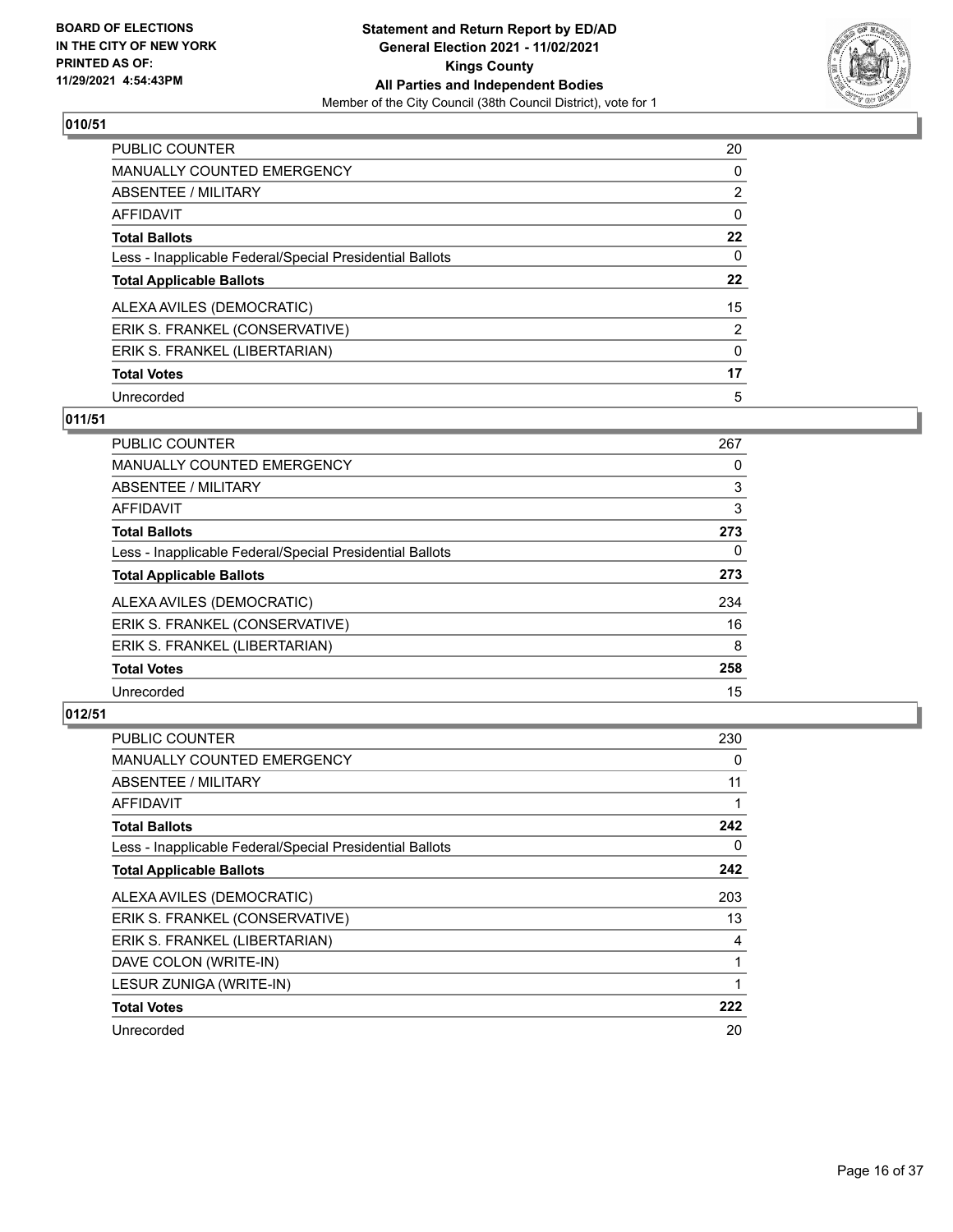

| PUBLIC COUNTER                                           | 223 |
|----------------------------------------------------------|-----|
| <b>MANUALLY COUNTED EMERGENCY</b>                        | 0   |
| ABSENTEE / MILITARY                                      | 13  |
| AFFIDAVIT                                                |     |
| <b>Total Ballots</b>                                     | 237 |
| Less - Inapplicable Federal/Special Presidential Ballots | 0   |
| <b>Total Applicable Ballots</b>                          | 237 |
| ALEXA AVILES (DEMOCRATIC)                                | 213 |
| ERIK S. FRANKEL (CONSERVATIVE)                           | 9   |
| ERIK S. FRANKEL (LIBERTARIAN)                            | 4   |
| <b>Total Votes</b>                                       | 226 |
| Unrecorded                                               | 11  |

#### **014/51**

| <b>PUBLIC COUNTER</b>                                    | 145            |
|----------------------------------------------------------|----------------|
| MANUALLY COUNTED EMERGENCY                               | 0              |
| ABSENTEE / MILITARY                                      | 6              |
| <b>AFFIDAVIT</b>                                         |                |
| <b>Total Ballots</b>                                     | 152            |
| Less - Inapplicable Federal/Special Presidential Ballots | $\Omega$       |
| <b>Total Applicable Ballots</b>                          | 152            |
| ALEXA AVILES (DEMOCRATIC)                                | 60             |
| ERIK S. FRANKEL (CONSERVATIVE)                           | 50             |
| ERIK S. FRANKEL (LIBERTARIAN)                            | $\overline{4}$ |
| <b>Total Votes</b>                                       | 114            |
| Unrecorded                                               | 38             |

| <b>PUBLIC COUNTER</b>                                    | 154 |
|----------------------------------------------------------|-----|
| MANUALLY COUNTED EMERGENCY                               | 0   |
| ABSENTEE / MILITARY                                      | 4   |
| AFFIDAVIT                                                | 0   |
| <b>Total Ballots</b>                                     | 158 |
| Less - Inapplicable Federal/Special Presidential Ballots | 0   |
| <b>Total Applicable Ballots</b>                          | 158 |
| ALEXA AVILES (DEMOCRATIC)                                | 45  |
| ERIK S. FRANKEL (CONSERVATIVE)                           | 68  |
| ERIK S. FRANKEL (LIBERTARIAN)                            | 0   |
| <b>HESEY THISLER (WRITE-IN)</b>                          | 1   |
| MOSCHE STESEL (WRITE-IN)                                 | 1   |
| <b>Total Votes</b>                                       | 115 |
| Unrecorded                                               | 43  |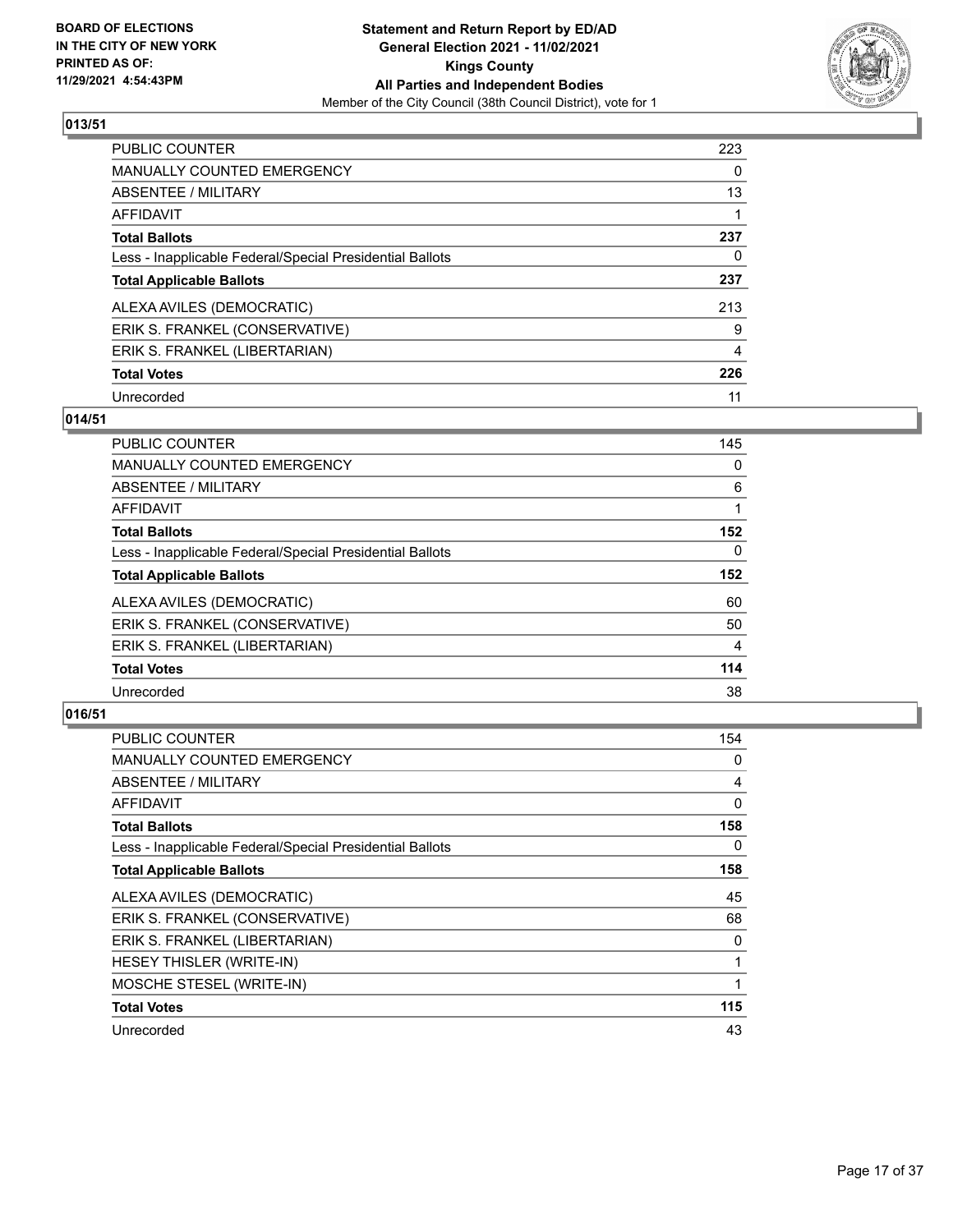

| <b>PUBLIC COUNTER</b>                                    | 115      |
|----------------------------------------------------------|----------|
| <b>MANUALLY COUNTED EMERGENCY</b>                        | 0        |
| ABSENTEE / MILITARY                                      | 7        |
| AFFIDAVIT                                                |          |
| <b>Total Ballots</b>                                     | 123      |
| Less - Inapplicable Federal/Special Presidential Ballots | $\Omega$ |
| <b>Total Applicable Ballots</b>                          | 123      |
| ALEXA AVILES (DEMOCRATIC)                                | 78       |
| ERIK S. FRANKEL (CONSERVATIVE)                           | 27       |
| ERIK S. FRANKEL (LIBERTARIAN)                            | 4        |
| <b>Total Votes</b>                                       | 109      |
| Unrecorded                                               | 14       |

#### **021/51**

| <b>PUBLIC COUNTER</b>                                    | 45       |
|----------------------------------------------------------|----------|
| MANUALLY COUNTED EMERGENCY                               | 0        |
| ABSENTEE / MILITARY                                      | 0        |
| <b>AFFIDAVIT</b>                                         | $\Omega$ |
| <b>Total Ballots</b>                                     | 45       |
| Less - Inapplicable Federal/Special Presidential Ballots | $\Omega$ |
| <b>Total Applicable Ballots</b>                          | 45       |
| ALEXA AVILES (DEMOCRATIC)                                | 38       |
| ERIK S. FRANKEL (CONSERVATIVE)                           | 4        |
| ERIK S. FRANKEL (LIBERTARIAN)                            | 0        |
| <b>Total Votes</b>                                       | 42       |
| Unrecorded                                               | 3        |

| PUBLIC COUNTER                                           | 183            |
|----------------------------------------------------------|----------------|
| <b>MANUALLY COUNTED EMERGENCY</b>                        | 0              |
| ABSENTEE / MILITARY                                      | $\overline{2}$ |
| <b>AFFIDAVIT</b>                                         | 4              |
| <b>Total Ballots</b>                                     | 189            |
| Less - Inapplicable Federal/Special Presidential Ballots | $\Omega$       |
| <b>Total Applicable Ballots</b>                          | 189            |
| ALEXA AVILES (DEMOCRATIC)                                | 164            |
| ERIK S. FRANKEL (CONSERVATIVE)                           | 13             |
| ERIK S. FRANKEL (LIBERTARIAN)                            | 3              |
| <b>Total Votes</b>                                       | 180            |
| Unrecorded                                               | 9              |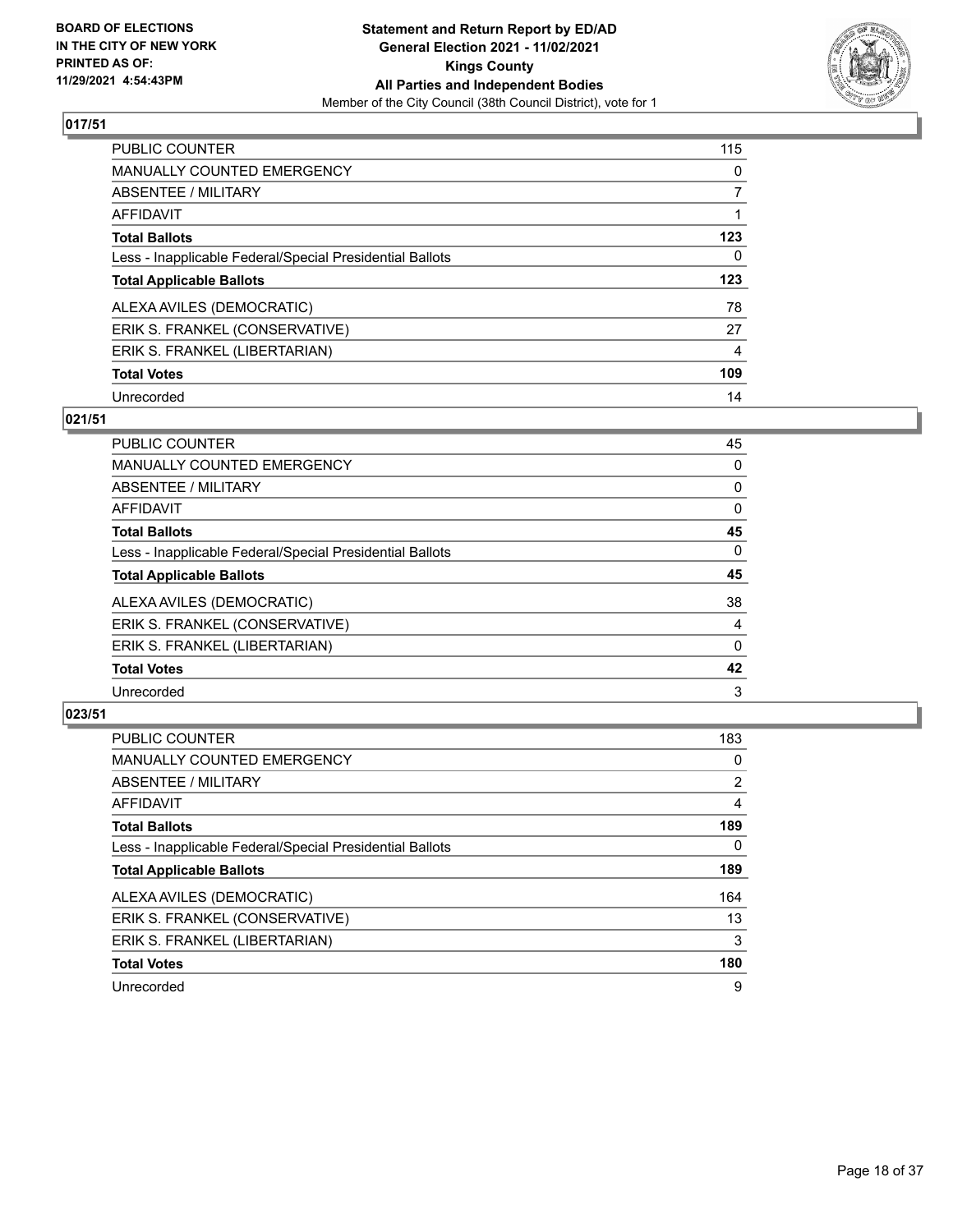

| <b>PUBLIC COUNTER</b>                                    | 246 |
|----------------------------------------------------------|-----|
| <b>MANUALLY COUNTED EMERGENCY</b>                        | 0   |
| ABSENTEE / MILITARY                                      | 6   |
| <b>AFFIDAVIT</b>                                         |     |
| <b>Total Ballots</b>                                     | 253 |
| Less - Inapplicable Federal/Special Presidential Ballots | 0   |
| <b>Total Applicable Ballots</b>                          | 253 |
| ALEXA AVILES (DEMOCRATIC)                                | 104 |
| ERIK S. FRANKEL (CONSERVATIVE)                           | 65  |
| ERIK S. FRANKEL (LIBERTARIAN)                            | 4   |
| <b>Total Votes</b>                                       | 173 |
| Unrecorded                                               | 80  |

## **025/51 COMBINED into: 057/51**

#### **026/51**

| <b>PUBLIC COUNTER</b>                                    | 240 |
|----------------------------------------------------------|-----|
| <b>MANUALLY COUNTED EMERGENCY</b>                        | 0   |
| ABSENTEE / MILITARY                                      | 6   |
| AFFIDAVIT                                                | 3   |
| <b>Total Ballots</b>                                     | 249 |
| Less - Inapplicable Federal/Special Presidential Ballots | 0   |
| <b>Total Applicable Ballots</b>                          | 249 |
| ALEXA AVILES (DEMOCRATIC)                                | 103 |
| ERIK S. FRANKEL (CONSERVATIVE)                           | 68  |
| ERIK S. FRANKEL (LIBERTARIAN)                            | 2   |
| PETER GRIFFIN (WRITE-IN)                                 | 1   |
| <b>Total Votes</b>                                       | 174 |
| Unrecorded                                               | 75  |

| PUBLIC COUNTER                                           | 48       |
|----------------------------------------------------------|----------|
| MANUALLY COUNTED EMERGENCY                               | 0        |
| ABSENTEE / MILITARY                                      | 4        |
| AFFIDAVIT                                                | 2        |
| <b>Total Ballots</b>                                     | 54       |
| Less - Inapplicable Federal/Special Presidential Ballots | $\Omega$ |
| <b>Total Applicable Ballots</b>                          | 54       |
| ALEXA AVILES (DEMOCRATIC)                                | 29       |
| ERIK S. FRANKEL (CONSERVATIVE)                           | 11       |
| ERIK S. FRANKEL (LIBERTARIAN)                            | 0        |
| UNATTRIBUTABLE WRITE-IN (WRITE-IN)                       |          |
| <b>Total Votes</b>                                       | 41       |
| Unrecorded                                               | 13       |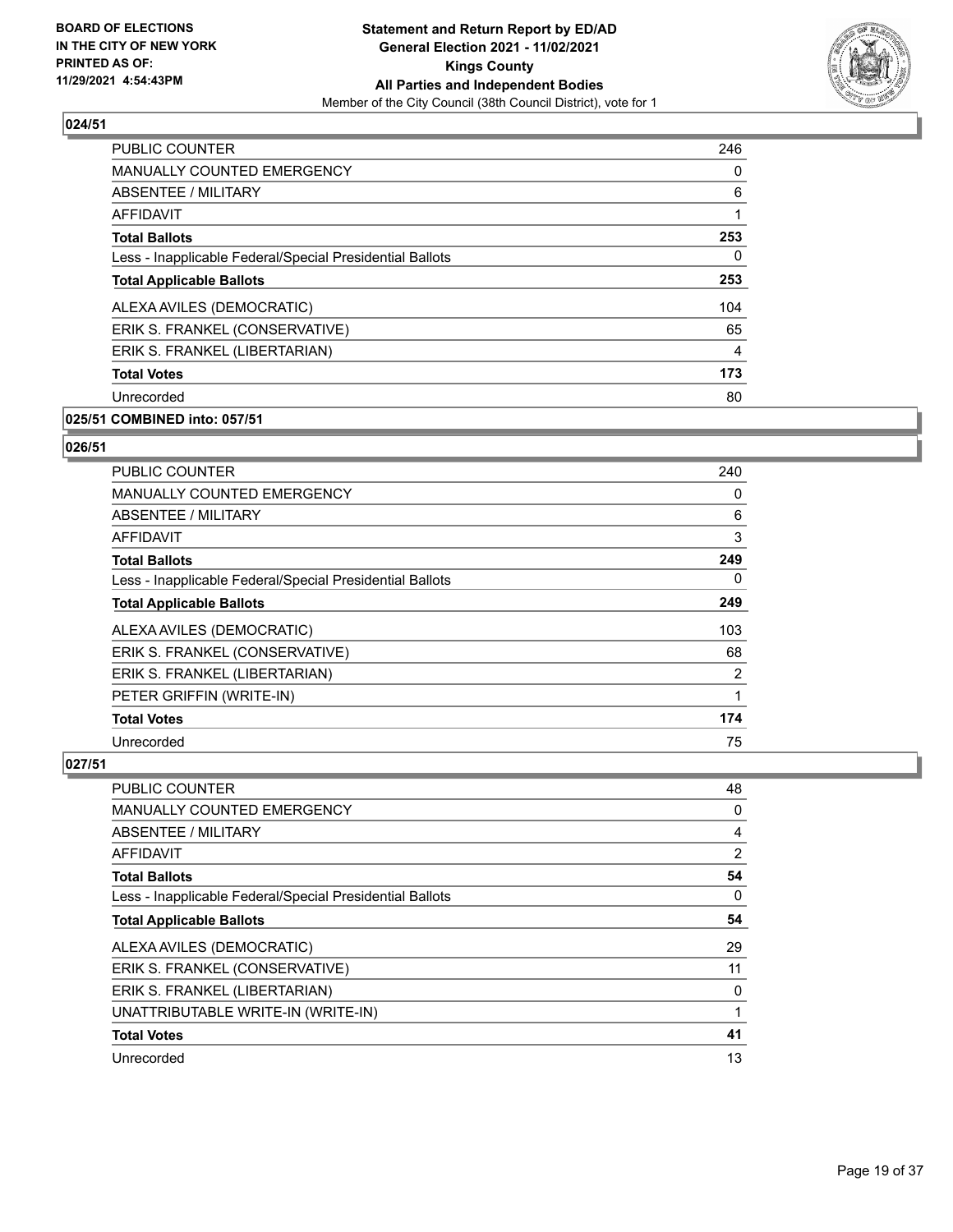

| PUBLIC COUNTER                                           | 35              |
|----------------------------------------------------------|-----------------|
| <b>MANUALLY COUNTED EMERGENCY</b>                        | 0               |
| ABSENTEE / MILITARY                                      | $\overline{4}$  |
| <b>AFFIDAVIT</b>                                         | $\Omega$        |
| <b>Total Ballots</b>                                     | 39              |
| Less - Inapplicable Federal/Special Presidential Ballots | $\Omega$        |
| <b>Total Applicable Ballots</b>                          | 39              |
| ALEXA AVILES (DEMOCRATIC)                                | 22              |
| ERIK S. FRANKEL (CONSERVATIVE)                           | 12 <sup>2</sup> |
| ERIK S. FRANKEL (LIBERTARIAN)                            | $\Omega$        |
| <b>Total Votes</b>                                       | 34              |
| Unrecorded                                               | 5               |

#### **029/51**

| PUBLIC COUNTER                                           | 156              |
|----------------------------------------------------------|------------------|
| MANUALLY COUNTED EMERGENCY                               | $\Omega$         |
| ABSENTEE / MILITARY                                      |                  |
| <b>AFFIDAVIT</b>                                         | 3                |
| <b>Total Ballots</b>                                     | 160              |
| Less - Inapplicable Federal/Special Presidential Ballots | $\Omega$         |
| <b>Total Applicable Ballots</b>                          | 160              |
| ALEXA AVILES (DEMOCRATIC)                                | 102 <sub>2</sub> |
| ERIK S. FRANKEL (CONSERVATIVE)                           | 25               |
| ERIK S. FRANKEL (LIBERTARIAN)                            |                  |
| <b>Total Votes</b>                                       | 128              |
| Unrecorded                                               | 32               |

| <b>PUBLIC COUNTER</b>                                    | 95             |
|----------------------------------------------------------|----------------|
| <b>MANUALLY COUNTED EMERGENCY</b>                        | 0              |
| ABSENTEE / MILITARY                                      | $\overline{2}$ |
| AFFIDAVIT                                                | $\Omega$       |
| <b>Total Ballots</b>                                     | 97             |
| Less - Inapplicable Federal/Special Presidential Ballots | 0              |
| <b>Total Applicable Ballots</b>                          | 97             |
| ALEXA AVILES (DEMOCRATIC)                                | 59             |
| ERIK S. FRANKEL (CONSERVATIVE)                           | 20             |
| ERIK S. FRANKEL (LIBERTARIAN)                            | 4              |
| <b>Total Votes</b>                                       | 83             |
| Unrecorded                                               | 14             |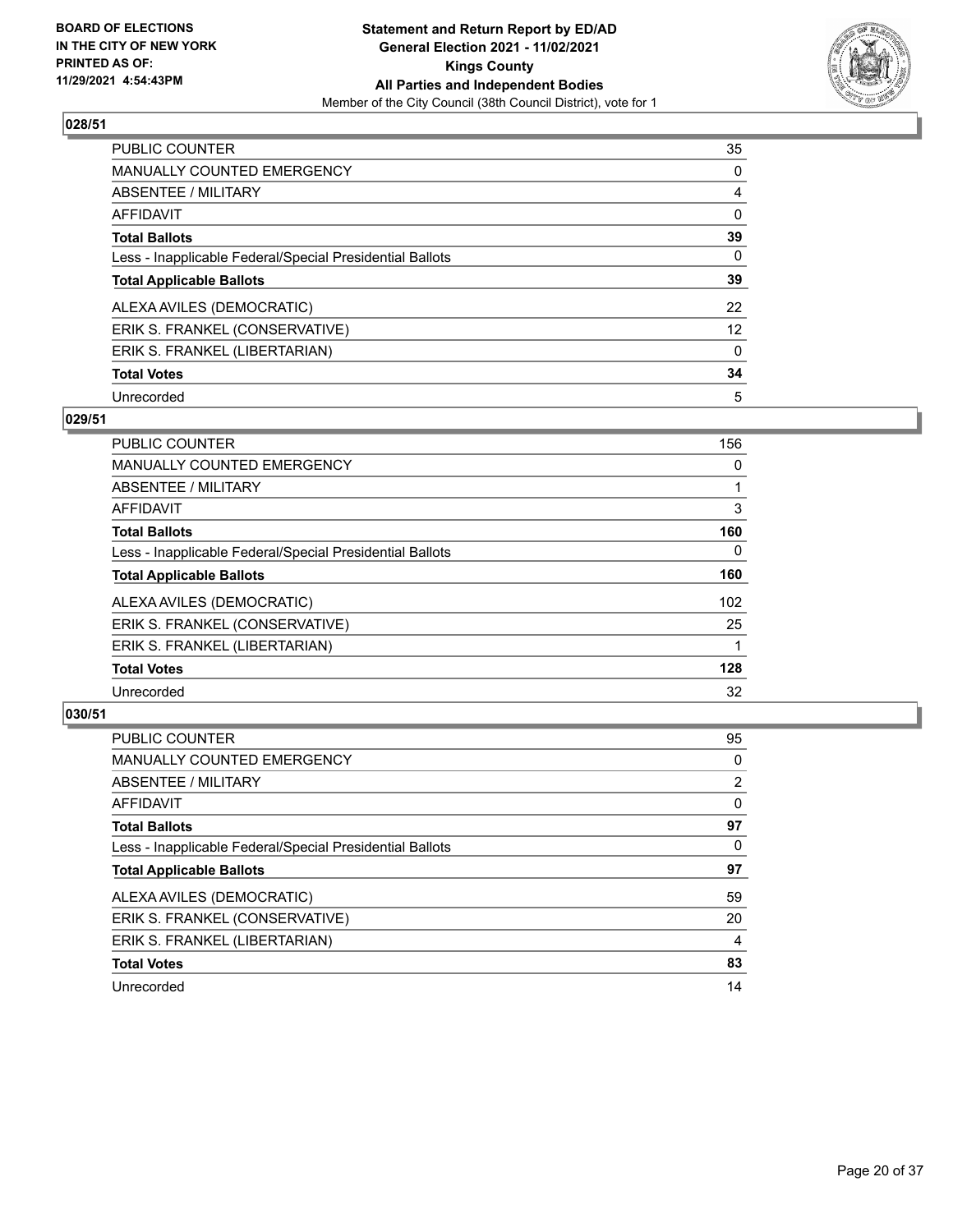

| <b>PUBLIC COUNTER</b>                                    | 161 |
|----------------------------------------------------------|-----|
| MANUALLY COUNTED EMERGENCY                               | 0   |
| ABSENTEE / MILITARY                                      | 11  |
| <b>AFFIDAVIT</b>                                         | 0   |
| <b>Total Ballots</b>                                     | 172 |
| Less - Inapplicable Federal/Special Presidential Ballots | 0   |
| <b>Total Applicable Ballots</b>                          | 172 |
| ALEXA AVILES (DEMOCRATIC)                                | 127 |
| ERIK S. FRANKEL (CONSERVATIVE)                           | 21  |
| ERIK S. FRANKEL (LIBERTARIAN)                            |     |
| BRIAN FOX (WRITE-IN)                                     |     |
| <b>Total Votes</b>                                       | 150 |
| Unrecorded                                               | 22  |

#### **032/51**

| <b>PUBLIC COUNTER</b>                                    | 124            |
|----------------------------------------------------------|----------------|
| <b>MANUALLY COUNTED EMERGENCY</b>                        | 0              |
| ABSENTEE / MILITARY                                      | $\overline{2}$ |
| AFFIDAVIT                                                | 0              |
| <b>Total Ballots</b>                                     | 126            |
| Less - Inapplicable Federal/Special Presidential Ballots | 0              |
| <b>Total Applicable Ballots</b>                          | 126            |
| ALEXA AVILES (DEMOCRATIC)                                | 79             |
| ERIK S. FRANKEL (CONSERVATIVE)                           | 20             |
| ERIK S. FRANKEL (LIBERTARIAN)                            | 5              |
| <b>Total Votes</b>                                       | 104            |
| Unrecorded                                               | 22             |

| <b>PUBLIC COUNTER</b>                                    | 148      |
|----------------------------------------------------------|----------|
| <b>MANUALLY COUNTED EMERGENCY</b>                        | 0        |
| ABSENTEE / MILITARY                                      | 4        |
| AFFIDAVIT                                                | 0        |
| <b>Total Ballots</b>                                     | 152      |
| Less - Inapplicable Federal/Special Presidential Ballots | $\Omega$ |
| <b>Total Applicable Ballots</b>                          | 152      |
| ALEXA AVILES (DEMOCRATIC)                                | 105      |
| ERIK S. FRANKEL (CONSERVATIVE)                           | 17       |
| ERIK S. FRANKEL (LIBERTARIAN)                            |          |
| <b>Total Votes</b>                                       | 123      |
| Unrecorded                                               | 29       |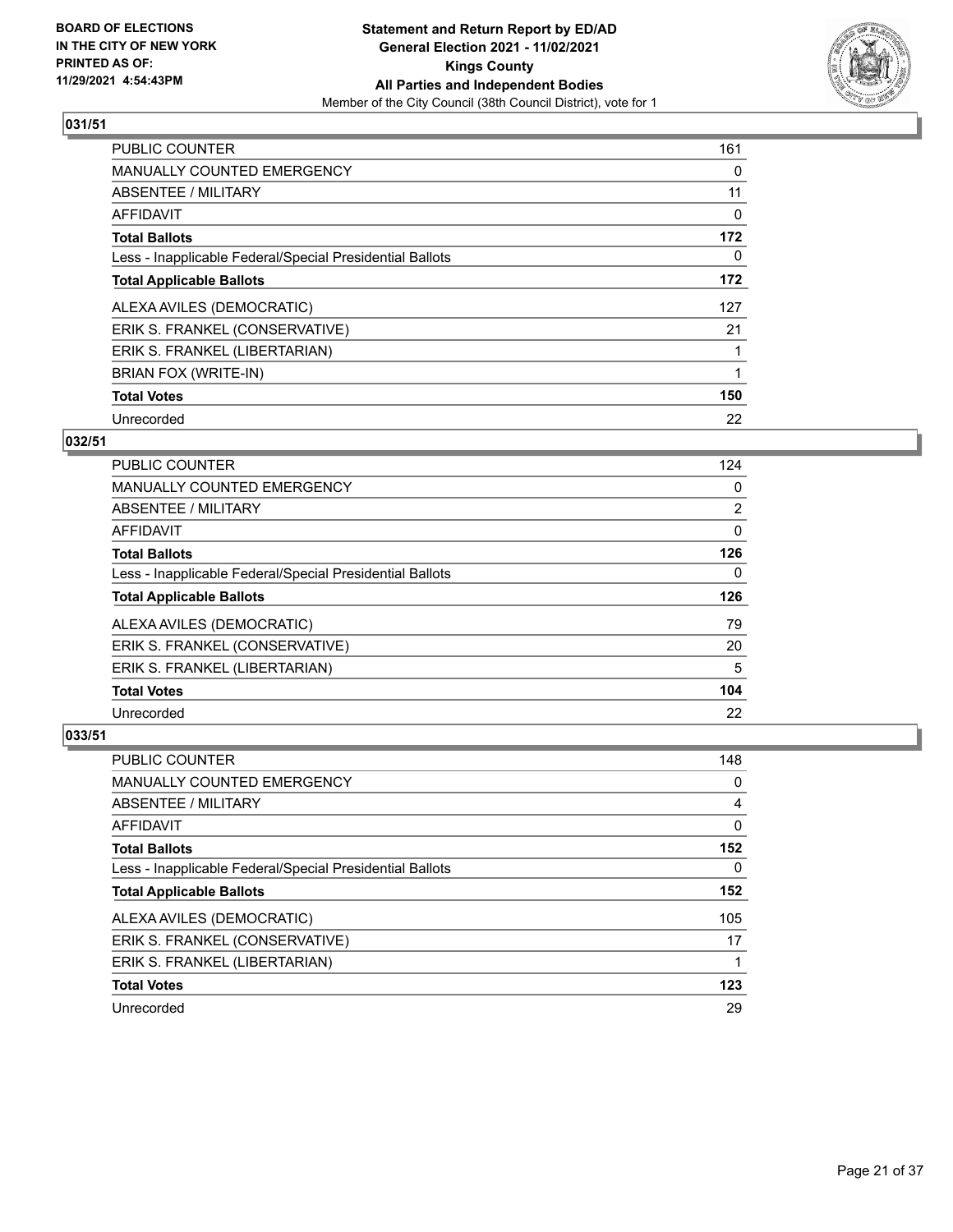

| <b>PUBLIC COUNTER</b>                                    | 129 |
|----------------------------------------------------------|-----|
| MANUALLY COUNTED EMERGENCY                               | 0   |
| ABSENTEE / MILITARY                                      | 3   |
| <b>AFFIDAVIT</b>                                         | 3   |
| <b>Total Ballots</b>                                     | 135 |
| Less - Inapplicable Federal/Special Presidential Ballots | 0   |
| <b>Total Applicable Ballots</b>                          | 135 |
| ALEXA AVILES (DEMOCRATIC)                                | 90  |
| ERIK S. FRANKEL (CONSERVATIVE)                           | 21  |
| ERIK S. FRANKEL (LIBERTARIAN)                            |     |
| BRIAN FOX (WRITE-IN)                                     |     |
| <b>Total Votes</b>                                       | 113 |
| Unrecorded                                               | 22  |

#### **035/51**

| <b>PUBLIC COUNTER</b>                                    | 162 |
|----------------------------------------------------------|-----|
| <b>MANUALLY COUNTED EMERGENCY</b>                        | 0   |
| ABSENTEE / MILITARY                                      | 11  |
| <b>AFFIDAVIT</b>                                         |     |
| <b>Total Ballots</b>                                     | 174 |
| Less - Inapplicable Federal/Special Presidential Ballots | 0   |
| <b>Total Applicable Ballots</b>                          | 174 |
| ALEXA AVILES (DEMOCRATIC)                                | 136 |
| ERIK S. FRANKEL (CONSERVATIVE)                           | 15  |
| ERIK S. FRANKEL (LIBERTARIAN)                            | 4   |
| <b>Total Votes</b>                                       | 155 |
| Unrecorded                                               | 19  |

| <b>PUBLIC COUNTER</b>                                    | 175 |
|----------------------------------------------------------|-----|
| <b>MANUALLY COUNTED EMERGENCY</b>                        | 0   |
| ABSENTEE / MILITARY                                      | 9   |
| AFFIDAVIT                                                |     |
| <b>Total Ballots</b>                                     | 185 |
| Less - Inapplicable Federal/Special Presidential Ballots | 0   |
| <b>Total Applicable Ballots</b>                          | 185 |
| ALEXA AVILES (DEMOCRATIC)                                | 144 |
| ERIK S. FRANKEL (CONSERVATIVE)                           | 9   |
| ERIK S. FRANKEL (LIBERTARIAN)                            | 9   |
| UNATTRIBUTABLE WRITE-IN (WRITE-IN)                       |     |
| <b>Total Votes</b>                                       | 163 |
| Unrecorded                                               | 22  |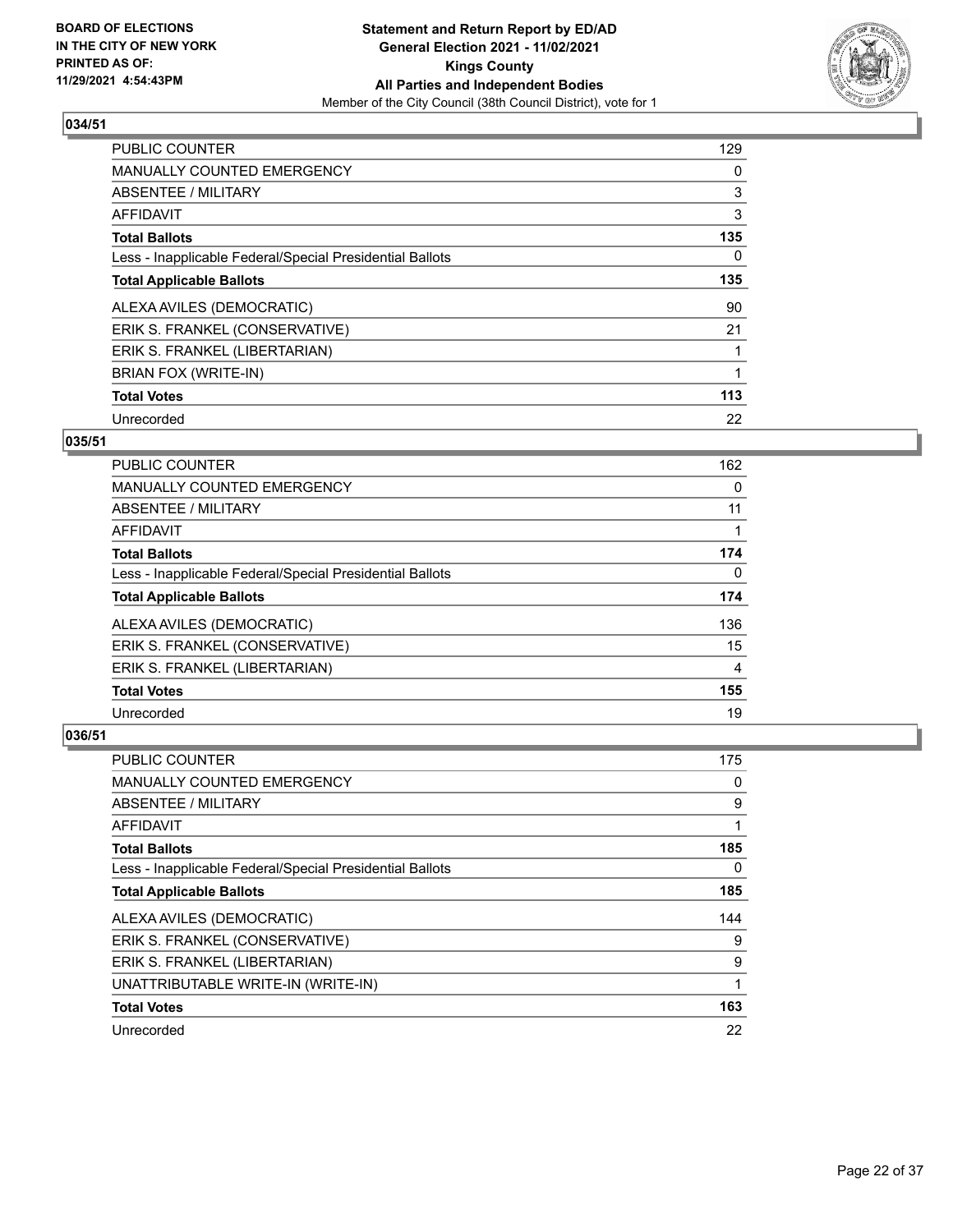

| <b>PUBLIC COUNTER</b>                                    | 179 |
|----------------------------------------------------------|-----|
| <b>MANUALLY COUNTED EMERGENCY</b>                        | 0   |
| ABSENTEE / MILITARY                                      | 4   |
| AFFIDAVIT                                                | 3   |
| <b>Total Ballots</b>                                     | 186 |
| Less - Inapplicable Federal/Special Presidential Ballots | 0   |
| <b>Total Applicable Ballots</b>                          | 186 |
| ALEXA AVILES (DEMOCRATIC)                                | 136 |
| ERIK S. FRANKEL (CONSERVATIVE)                           | 19  |
| ERIK S. FRANKEL (LIBERTARIAN)                            | 7   |
| RODRIGO CAMARENA (WRITE-IN)                              | 2   |
| <b>Total Votes</b>                                       | 164 |
| Unrecorded                                               | 22  |

#### **038/51**

| <b>PUBLIC COUNTER</b>                                    | 248 |
|----------------------------------------------------------|-----|
| <b>MANUALLY COUNTED EMERGENCY</b>                        | 0   |
| ABSENTEE / MILITARY                                      | 8   |
| <b>AFFIDAVIT</b>                                         | 2   |
| <b>Total Ballots</b>                                     | 258 |
| Less - Inapplicable Federal/Special Presidential Ballots | 0   |
| <b>Total Applicable Ballots</b>                          | 258 |
| ALEXA AVILES (DEMOCRATIC)                                | 217 |
| ERIK S. FRANKEL (CONSERVATIVE)                           | 15  |
| ERIK S. FRANKEL (LIBERTARIAN)                            | 6   |
| <b>Total Votes</b>                                       | 238 |
| Unrecorded                                               | 20  |

| PUBLIC COUNTER                                           | 143 |
|----------------------------------------------------------|-----|
| MANUALLY COUNTED EMERGENCY                               | 0   |
| ABSENTEE / MILITARY                                      | 10  |
| AFFIDAVIT                                                |     |
| <b>Total Ballots</b>                                     | 154 |
| Less - Inapplicable Federal/Special Presidential Ballots | 0   |
| <b>Total Applicable Ballots</b>                          | 154 |
| ALEXA AVILES (DEMOCRATIC)                                | 124 |
| ERIK S. FRANKEL (CONSERVATIVE)                           | 9   |
| ERIK S. FRANKEL (LIBERTARIAN)                            | 5   |
| JOSE DESENA (WRITE-IN)                                   |     |
| <b>Total Votes</b>                                       | 139 |
| Unrecorded                                               | 15  |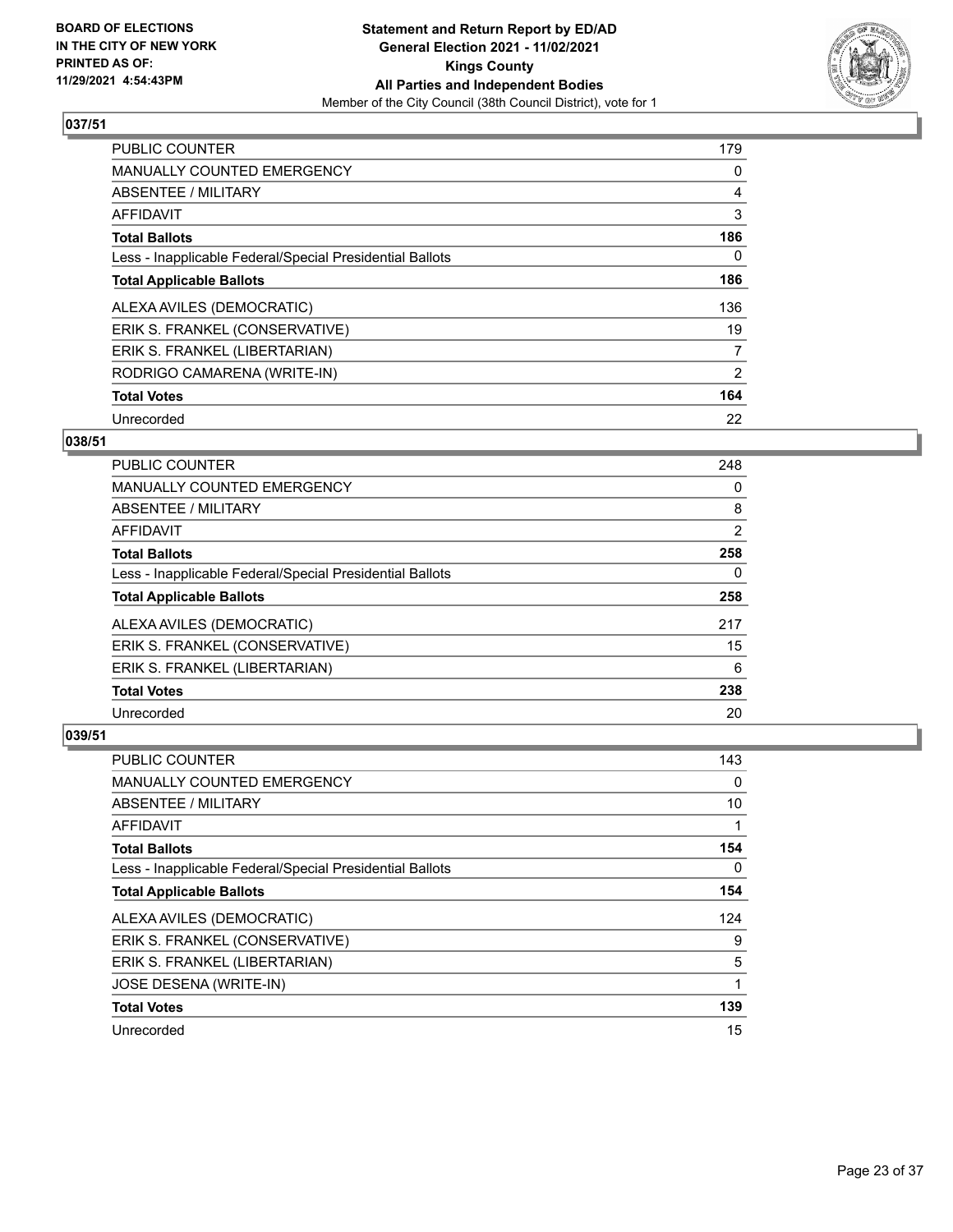

## $\sqrt{040/51}$

| <b>PUBLIC COUNTER</b>                                    | 300 |
|----------------------------------------------------------|-----|
| <b>MANUALLY COUNTED EMERGENCY</b>                        | 0   |
| ABSENTEE / MILITARY                                      | 12  |
| AFFIDAVIT                                                | 0   |
| <b>Total Ballots</b>                                     | 312 |
| Less - Inapplicable Federal/Special Presidential Ballots | 0   |
| <b>Total Applicable Ballots</b>                          | 312 |
| ALEXA AVILES (DEMOCRATIC)                                | 268 |
| ERIK S. FRANKEL (CONSERVATIVE)                           | 21  |
| ERIK S. FRANKEL (LIBERTARIAN)                            | 5   |
| FELIX ORTIZ (WRITE-IN)                                   |     |
| <b>Total Votes</b>                                       | 295 |
| Unrecorded                                               | 17  |

## **041/51**

| <b>PUBLIC COUNTER</b>                                    | 240 |
|----------------------------------------------------------|-----|
| <b>MANUALLY COUNTED EMERGENCY</b>                        | 0   |
| <b>ABSENTEE / MILITARY</b>                               | 18  |
| <b>AFFIDAVIT</b>                                         | 7   |
| <b>Total Ballots</b>                                     | 265 |
| Less - Inapplicable Federal/Special Presidential Ballots | 0   |
| <b>Total Applicable Ballots</b>                          | 265 |
| ALEXA AVILES (DEMOCRATIC)                                | 221 |
| ERIK S. FRANKEL (CONSERVATIVE)                           | 21  |
| ERIK S. FRANKEL (LIBERTARIAN)                            | 0   |
| FIORELLA LAGUADA (WRITE-IN)                              | 1   |
| RODRIGO CAMARENA (WRITE-IN)                              | 1   |
| <b>Total Votes</b>                                       | 244 |
| Unrecorded                                               | 21  |

| <b>PUBLIC COUNTER</b>                                    | 285 |
|----------------------------------------------------------|-----|
| <b>MANUALLY COUNTED EMERGENCY</b>                        | 0   |
| <b>ABSENTEE / MILITARY</b>                               | 11  |
| AFFIDAVIT                                                | 2   |
| <b>Total Ballots</b>                                     | 298 |
| Less - Inapplicable Federal/Special Presidential Ballots | 0   |
| <b>Total Applicable Ballots</b>                          | 298 |
| ALEXA AVILES (DEMOCRATIC)                                | 253 |
| ERIK S. FRANKEL (CONSERVATIVE)                           | 22  |
| ERIK S. FRANKEL (LIBERTARIAN)                            | 4   |
| UNATTRIBUTABLE WRITE-IN (WRITE-IN)                       | 1   |
| <b>Total Votes</b>                                       | 280 |
| Unrecorded                                               | 18  |
| 048/51 COMBINED into: 010/51                             |     |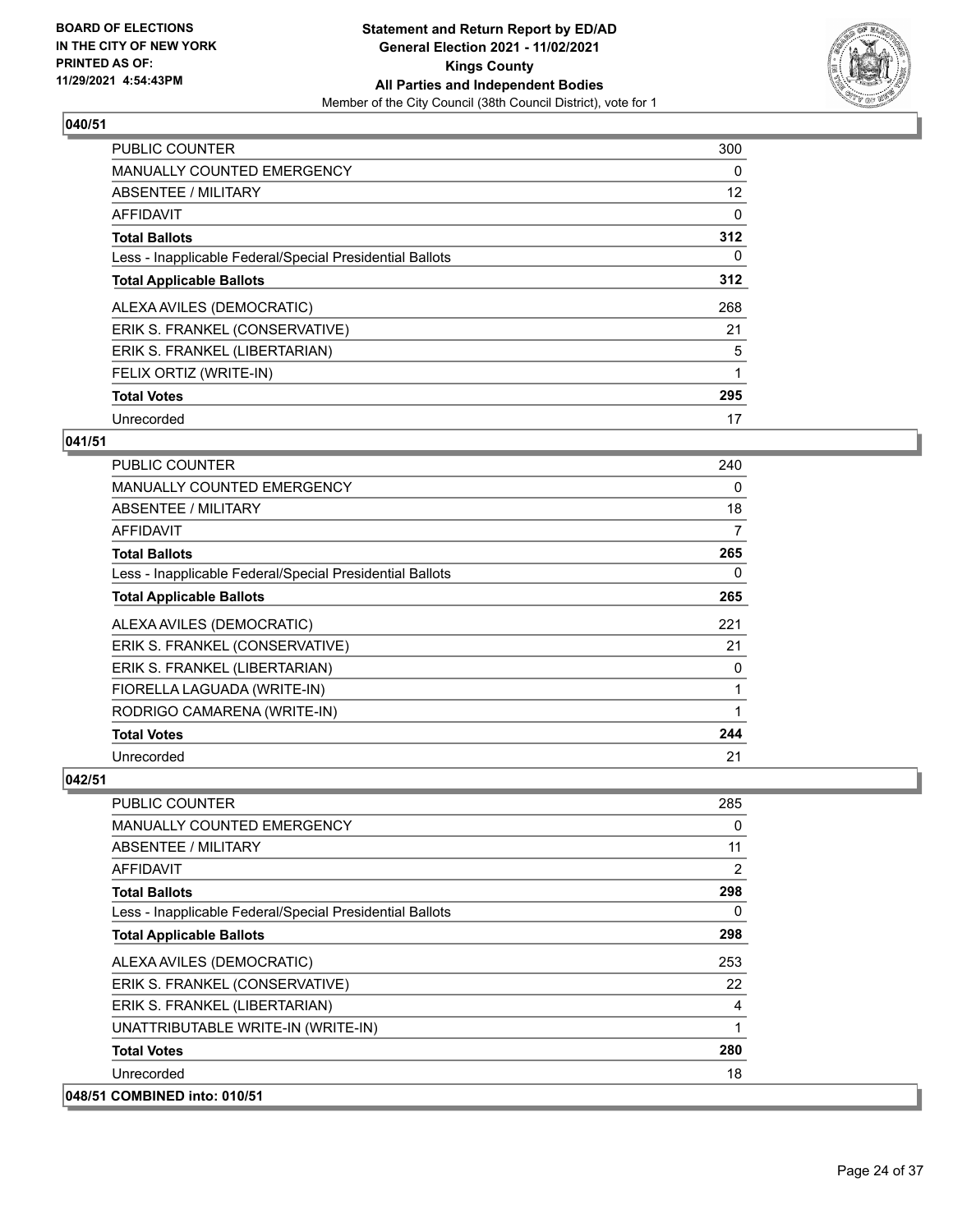

| PUBLIC COUNTER                                           | 239            |
|----------------------------------------------------------|----------------|
| <b>MANUALLY COUNTED EMERGENCY</b>                        | $\Omega$       |
| ABSENTEE / MILITARY                                      |                |
| AFFIDAVIT                                                | $\overline{2}$ |
| <b>Total Ballots</b>                                     | 248            |
| Less - Inapplicable Federal/Special Presidential Ballots | 0              |
| <b>Total Applicable Ballots</b>                          | 248            |
| ALEXA AVILES (DEMOCRATIC)                                | 228            |
| ERIK S. FRANKEL (CONSERVATIVE)                           | 8              |
| ERIK S. FRANKEL (LIBERTARIAN)                            | $\overline{4}$ |
| <b>Total Votes</b>                                       | 240            |
| Unrecorded                                               | 8              |

#### **050/51**

| <b>PUBLIC COUNTER</b>                                    | 61             |
|----------------------------------------------------------|----------------|
| <b>MANUALLY COUNTED EMERGENCY</b>                        | 0              |
| ABSENTEE / MILITARY                                      | $\overline{2}$ |
| <b>AFFIDAVIT</b>                                         |                |
| <b>Total Ballots</b>                                     | 64             |
| Less - Inapplicable Federal/Special Presidential Ballots | $\Omega$       |
| <b>Total Applicable Ballots</b>                          | 64             |
| ALEXA AVILES (DEMOCRATIC)                                | 49             |
| ERIK S. FRANKEL (CONSERVATIVE)                           | 7              |
| ERIK S. FRANKEL (LIBERTARIAN)                            | 3              |
| <b>Total Votes</b>                                       | 59             |
| Unrecorded                                               | 5              |

| <b>PUBLIC COUNTER</b>                                    | 186            |
|----------------------------------------------------------|----------------|
| <b>MANUALLY COUNTED EMERGENCY</b>                        | 0              |
| ABSENTEE / MILITARY                                      | 3              |
| AFFIDAVIT                                                | $\overline{2}$ |
| <b>Total Ballots</b>                                     | 191            |
| Less - Inapplicable Federal/Special Presidential Ballots | 0              |
| <b>Total Applicable Ballots</b>                          | 191            |
| ALEXA AVILES (DEMOCRATIC)                                | 117            |
| ERIK S. FRANKEL (CONSERVATIVE)                           | 20             |
| ERIK S. FRANKEL (LIBERTARIAN)                            |                |
| <b>Total Votes</b>                                       | 138            |
| Unrecorded                                               | 53             |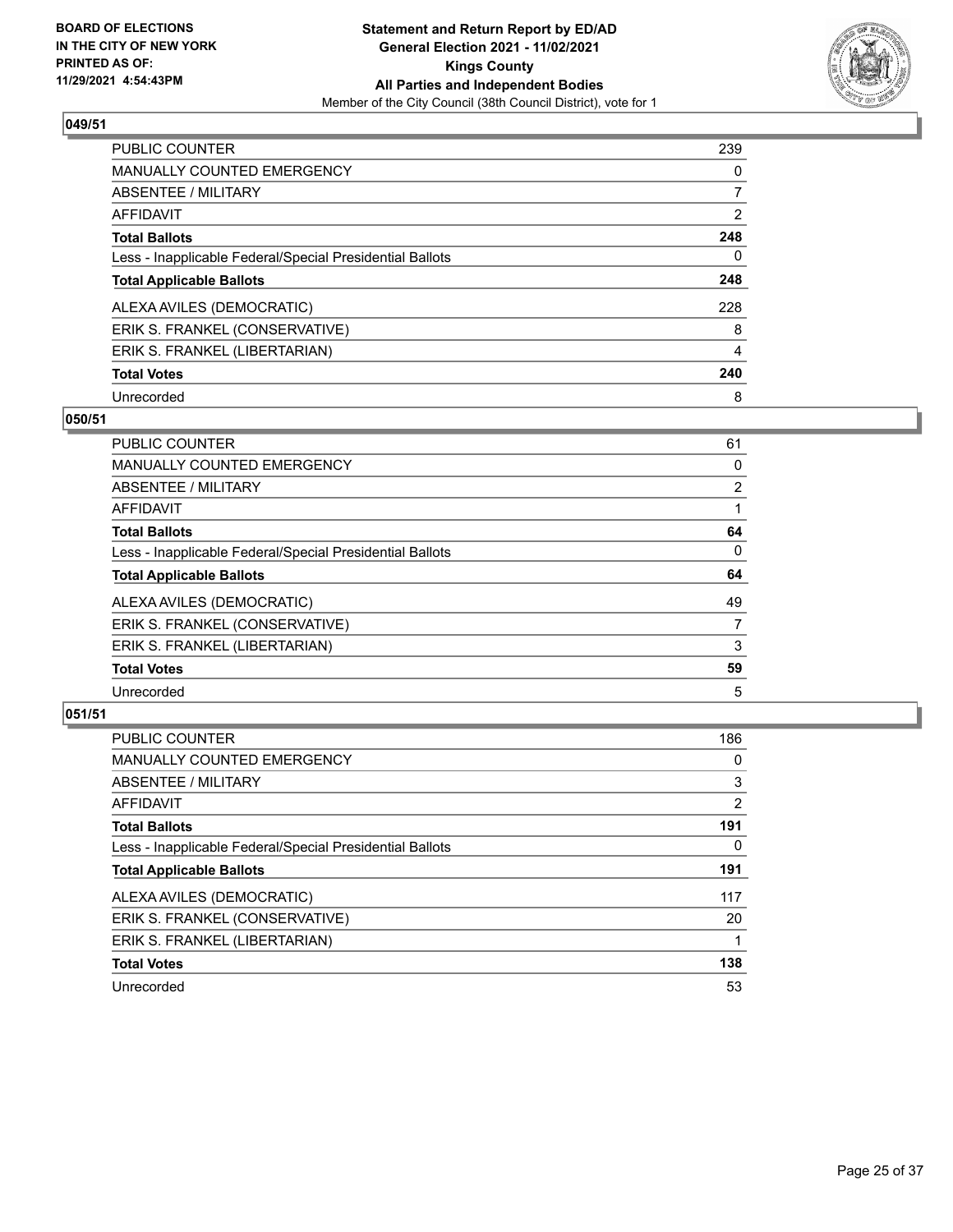

| <b>PUBLIC COUNTER</b>                                    | 100      |
|----------------------------------------------------------|----------|
| <b>MANUALLY COUNTED EMERGENCY</b>                        | $\Omega$ |
| ABSENTEE / MILITARY                                      | 3        |
| AFFIDAVIT                                                | 0        |
| <b>Total Ballots</b>                                     | 103      |
| Less - Inapplicable Federal/Special Presidential Ballots | 0        |
| <b>Total Applicable Ballots</b>                          | 103      |
| ALEXA AVILES (DEMOCRATIC)                                | 80       |
| ERIK S. FRANKEL (CONSERVATIVE)                           | 14       |
| ERIK S. FRANKEL (LIBERTARIAN)                            |          |
|                                                          |          |
| <b>Total Votes</b>                                       | 95       |

#### **053/51**

| <b>PUBLIC COUNTER</b>                                    | 123      |
|----------------------------------------------------------|----------|
| <b>MANUALLY COUNTED EMERGENCY</b>                        | 0        |
| ABSENTEE / MILITARY                                      | 9        |
| <b>AFFIDAVIT</b>                                         | $\Omega$ |
| <b>Total Ballots</b>                                     | 132      |
| Less - Inapplicable Federal/Special Presidential Ballots | $\Omega$ |
| <b>Total Applicable Ballots</b>                          | 132      |
| ALEXA AVILES (DEMOCRATIC)                                | 102      |
| ERIK S. FRANKEL (CONSERVATIVE)                           | 14       |
| ERIK S. FRANKEL (LIBERTARIAN)                            | 7        |
| <b>Total Votes</b>                                       | 123      |
| Unrecorded                                               | 9        |

| <b>PUBLIC COUNTER</b>                                    | 128            |
|----------------------------------------------------------|----------------|
| <b>MANUALLY COUNTED EMERGENCY</b>                        | 0              |
| ABSENTEE / MILITARY                                      | 6              |
| AFFIDAVIT                                                | $\overline{2}$ |
| <b>Total Ballots</b>                                     | 136            |
| Less - Inapplicable Federal/Special Presidential Ballots | $\Omega$       |
| <b>Total Applicable Ballots</b>                          | 136            |
| ALEXA AVILES (DEMOCRATIC)                                | 115            |
| ERIK S. FRANKEL (CONSERVATIVE)                           | 3              |
| ERIK S. FRANKEL (LIBERTARIAN)                            | $\overline{2}$ |
| RODRIGO CAMARENA (WRITE-IN)                              | 2              |
| <b>Total Votes</b>                                       | 122            |
| Unrecorded                                               | 14             |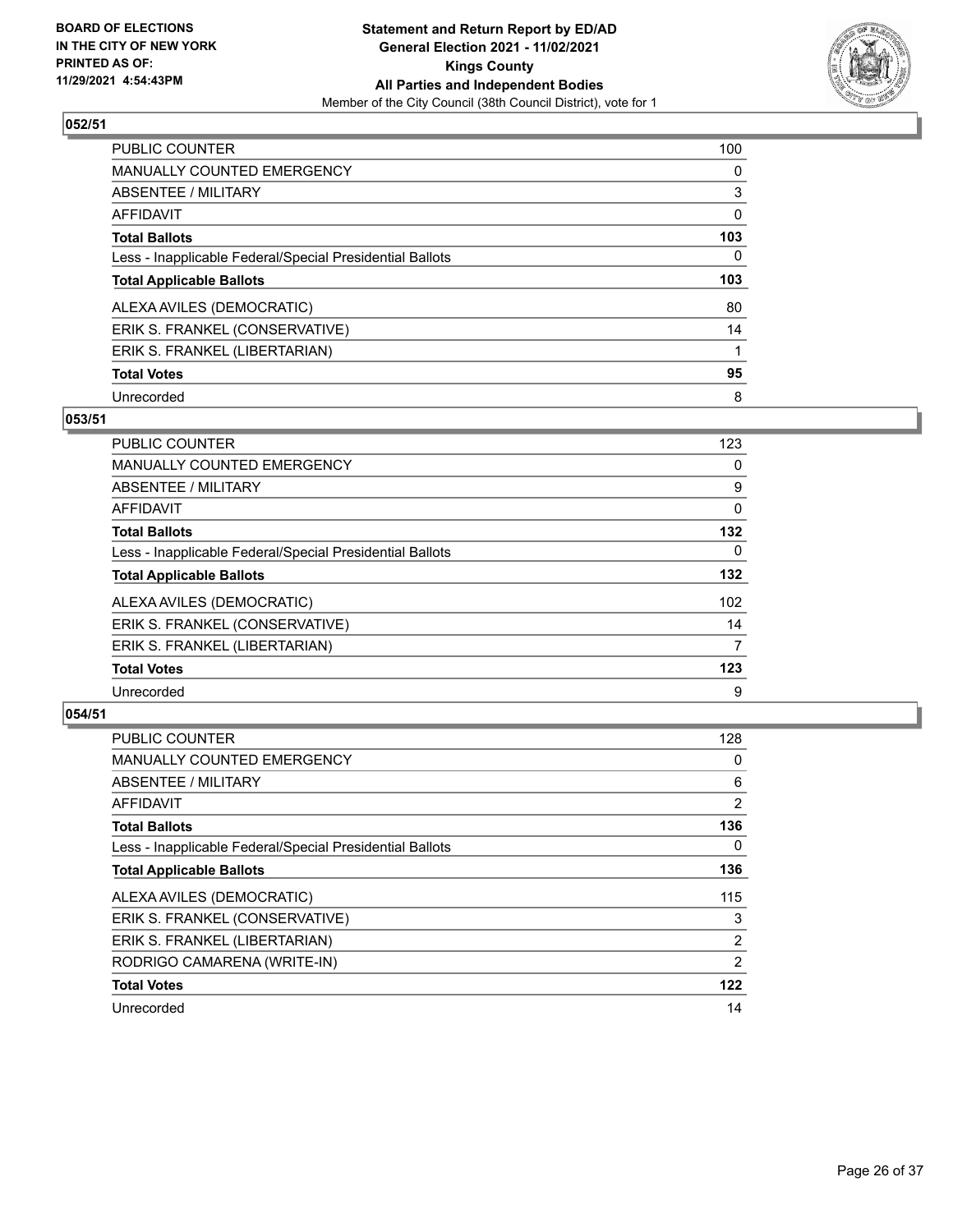

| PUBLIC COUNTER                                           | 175            |
|----------------------------------------------------------|----------------|
| MANUALLY COUNTED EMERGENCY                               | $\Omega$       |
| ABSENTEE / MILITARY                                      | 13             |
| AFFIDAVIT                                                | 2              |
| <b>Total Ballots</b>                                     | 190            |
| Less - Inapplicable Federal/Special Presidential Ballots | 0              |
| <b>Total Applicable Ballots</b>                          | 190            |
| ALEXA AVILES (DEMOCRATIC)                                | 169            |
| ERIK S. FRANKEL (CONSERVATIVE)                           | 11             |
| ERIK S. FRANKEL (LIBERTARIAN)                            | $\overline{2}$ |
| <b>Total Votes</b>                                       | 182            |
| Unrecorded                                               | 8              |

#### **056/51**

| PUBLIC COUNTER                                           | $\overline{2}$ |
|----------------------------------------------------------|----------------|
| <b>MANUALLY COUNTED EMERGENCY</b>                        | $\Omega$       |
| ABSENTEE / MILITARY                                      | 0              |
| <b>AFFIDAVIT</b>                                         | 0              |
| <b>Total Ballots</b>                                     | $\overline{2}$ |
| Less - Inapplicable Federal/Special Presidential Ballots | $\Omega$       |
| <b>Total Applicable Ballots</b>                          | $\mathbf{2}$   |
| ALEXA AVILES (DEMOCRATIC)                                | 2              |
| ERIK S. FRANKEL (CONSERVATIVE)                           | $\Omega$       |
| ERIK S. FRANKEL (LIBERTARIAN)                            | $\Omega$       |
| <b>Total Votes</b>                                       | $\mathbf{2}$   |
|                                                          |                |

| <b>Total Votes</b>                                       |   |
|----------------------------------------------------------|---|
| ERIK S. FRANKEL (LIBERTARIAN)                            | 0 |
| ERIK S. FRANKEL (CONSERVATIVE)                           | 0 |
| ALEXA AVILES (DEMOCRATIC)                                |   |
| <b>Total Applicable Ballots</b>                          |   |
| Less - Inapplicable Federal/Special Presidential Ballots | 0 |
| <b>Total Ballots</b>                                     |   |
| AFFIDAVIT                                                | 0 |
| <b>ABSENTEE / MILITARY</b>                               | 0 |
| <b>MANUALLY COUNTED EMERGENCY</b>                        | 0 |
| PUBLIC COUNTER                                           |   |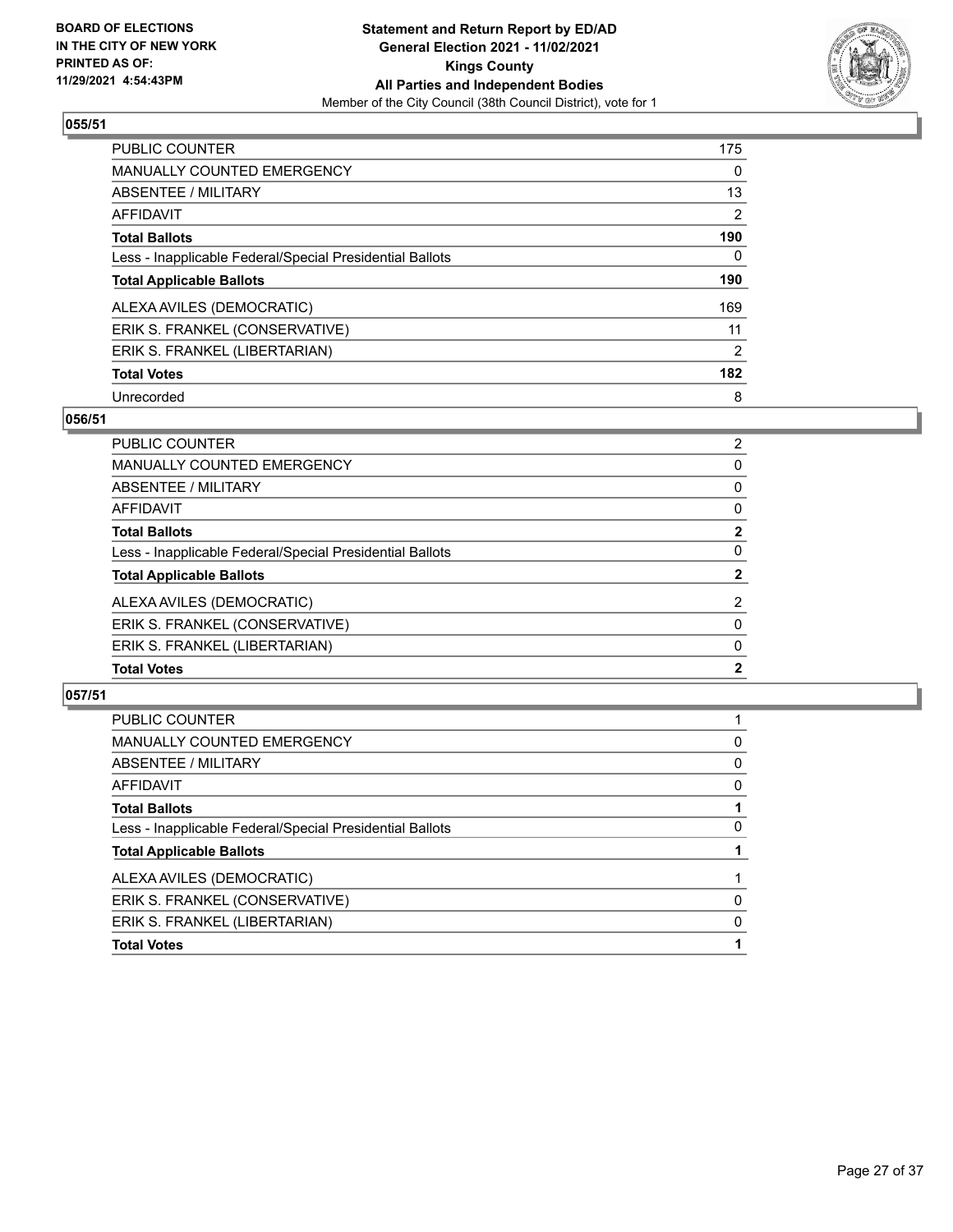

| PUBLIC COUNTER                                           | 43       |
|----------------------------------------------------------|----------|
| <b>MANUALLY COUNTED EMERGENCY</b>                        | $\Omega$ |
| ABSENTEE / MILITARY                                      | 3        |
| AFFIDAVIT                                                | 0        |
| <b>Total Ballots</b>                                     | 46       |
| Less - Inapplicable Federal/Special Presidential Ballots | 0        |
| <b>Total Applicable Ballots</b>                          | 46       |
| ALEXA AVILES (DEMOCRATIC)                                | 32       |
| ERIK S. FRANKEL (CONSERVATIVE)                           | 8        |
| ERIK S. FRANKEL (LIBERTARIAN)                            |          |
| <b>Total Votes</b>                                       | 41       |
| Unrecorded                                               | 5        |

#### **063/51**

| PUBLIC COUNTER                                           | 187      |
|----------------------------------------------------------|----------|
| MANUALLY COUNTED EMERGENCY                               | 0        |
| ABSENTEE / MILITARY                                      | 6        |
| AFFIDAVIT                                                |          |
| <b>Total Ballots</b>                                     | 194      |
| Less - Inapplicable Federal/Special Presidential Ballots | $\Omega$ |
| <b>Total Applicable Ballots</b>                          | 194      |
| ALEXA AVILES (DEMOCRATIC)                                | 110      |
| ERIK S. FRANKEL (CONSERVATIVE)                           | 42       |
| ERIK S. FRANKEL (LIBERTARIAN)                            | 7        |
| <b>Total Votes</b>                                       | 159      |
| Unrecorded                                               | 35       |

| <b>PUBLIC COUNTER</b>                                    | 117      |
|----------------------------------------------------------|----------|
| <b>MANUALLY COUNTED EMERGENCY</b>                        | $\Omega$ |
| ABSENTEE / MILITARY                                      | 9        |
| AFFIDAVIT                                                | 0        |
| <b>Total Ballots</b>                                     | 126      |
| Less - Inapplicable Federal/Special Presidential Ballots | 0        |
| <b>Total Applicable Ballots</b>                          | 126      |
| ALEXA AVILES (DEMOCRATIC)                                | 85       |
| ERIK S. FRANKEL (CONSERVATIVE)                           | 17       |
| ERIK S. FRANKEL (LIBERTARIAN)                            | 3        |
| <b>Total Votes</b>                                       | 105      |
| Unrecorded                                               | 21       |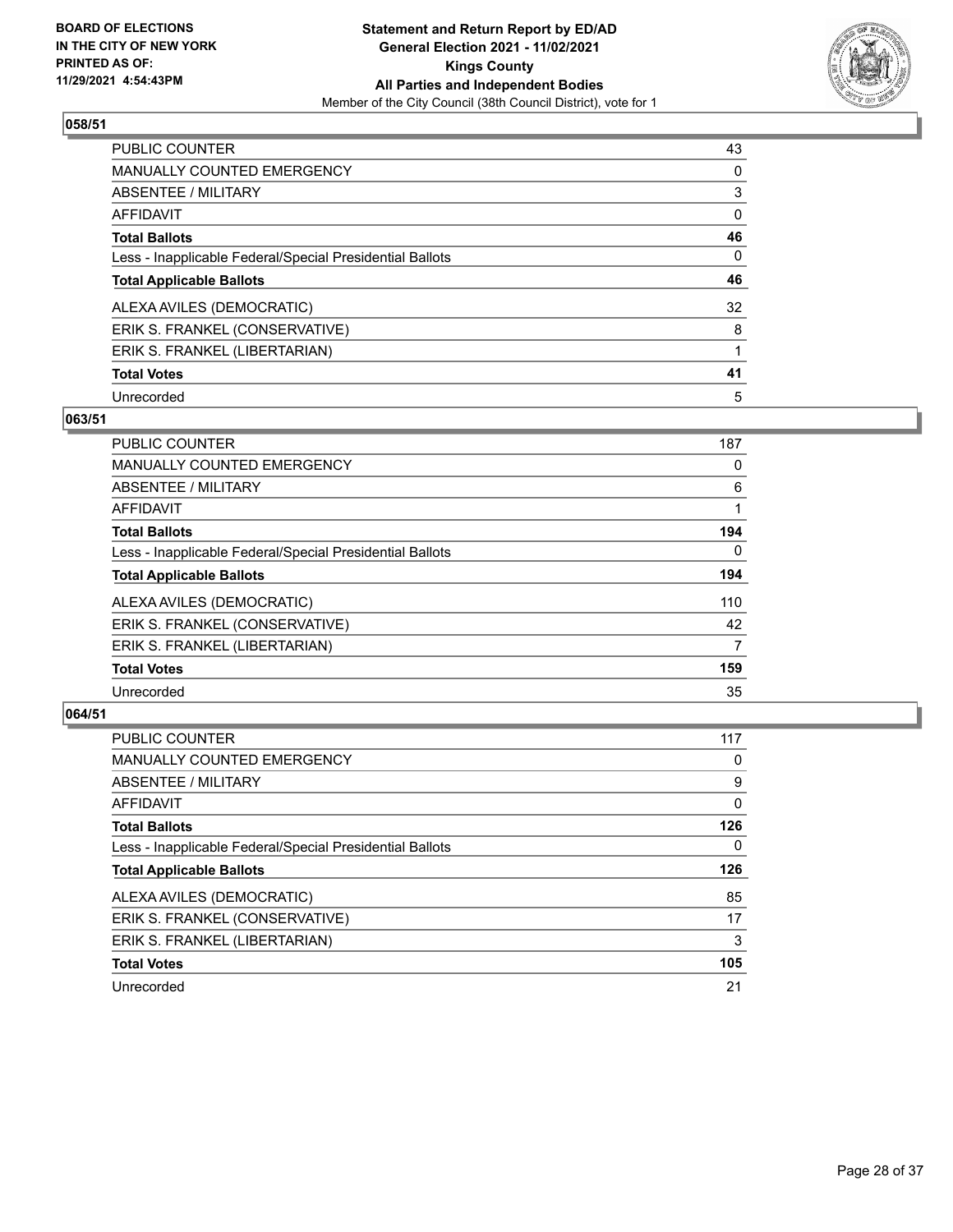

| <b>PUBLIC COUNTER</b>                                    | 126 |
|----------------------------------------------------------|-----|
| <b>MANUALLY COUNTED EMERGENCY</b>                        | 0   |
| ABSENTEE / MILITARY                                      | 3   |
| AFFIDAVIT                                                | 0   |
| <b>Total Ballots</b>                                     | 129 |
| Less - Inapplicable Federal/Special Presidential Ballots | 0   |
| <b>Total Applicable Ballots</b>                          | 129 |
| ALEXA AVILES (DEMOCRATIC)                                | 101 |
| ERIK S. FRANKEL (CONSERVATIVE)                           | 12  |
| ERIK S. FRANKEL (LIBERTARIAN)                            |     |
| FELIX ORTIZ (WRITE-IN)                                   |     |
| <b>KYRIE IRVING (WRITE-IN)</b>                           |     |
| <b>Total Votes</b>                                       | 116 |
| Unrecorded                                               | 13  |

#### **066/51**

| <b>PUBLIC COUNTER</b>                                    | 99  |
|----------------------------------------------------------|-----|
| MANUALLY COUNTED EMERGENCY                               | 0   |
| ABSENTEE / MILITARY                                      | 5   |
| AFFIDAVIT                                                | 5   |
| <b>Total Ballots</b>                                     | 109 |
| Less - Inapplicable Federal/Special Presidential Ballots | 0   |
| <b>Total Applicable Ballots</b>                          | 109 |
| ALEXA AVILES (DEMOCRATIC)                                | 82  |
| ERIK S. FRANKEL (CONSERVATIVE)                           | 13  |
| ERIK S. FRANKEL (LIBERTARIAN)                            |     |
| JEFFREY W. KRUPEZYN (WRITE-IN)                           |     |
| <b>Total Votes</b>                                       | 97  |
| Unrecorded                                               | 12  |

| PUBLIC COUNTER                                           | 116      |
|----------------------------------------------------------|----------|
| <b>MANUALLY COUNTED EMERGENCY</b>                        | 0        |
| ABSENTEE / MILITARY                                      | 19       |
| AFFIDAVIT                                                |          |
| <b>Total Ballots</b>                                     | 136      |
| Less - Inapplicable Federal/Special Presidential Ballots | $\Omega$ |
| <b>Total Applicable Ballots</b>                          | 136      |
| ALEXA AVILES (DEMOCRATIC)                                | 100      |
| ERIK S. FRANKEL (CONSERVATIVE)                           | 17       |
| ERIK S. FRANKEL (LIBERTARIAN)                            |          |
| <b>Total Votes</b>                                       | 118      |
| Unrecorded                                               | 18       |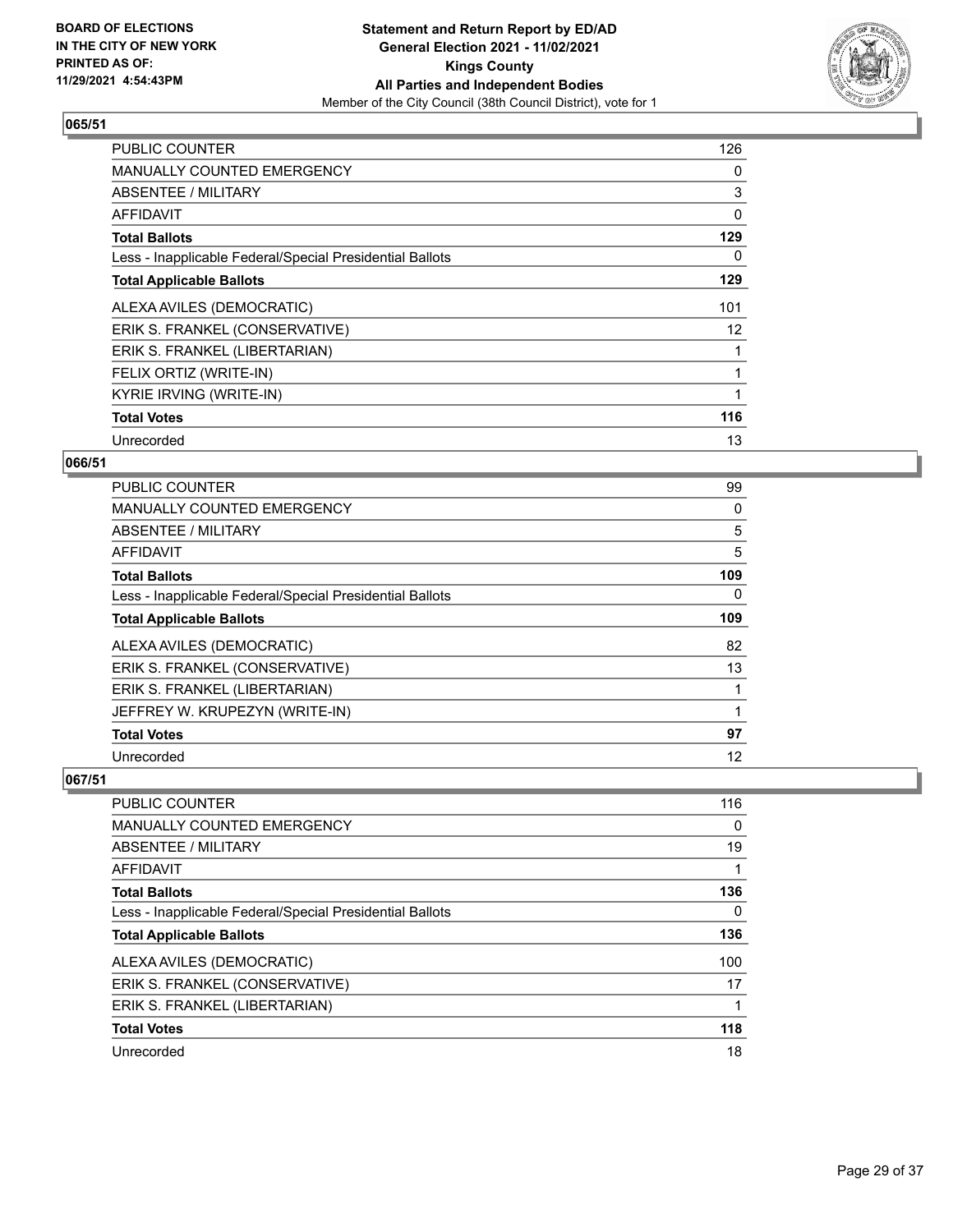

| PUBLIC COUNTER                                           | 54       |
|----------------------------------------------------------|----------|
| <b>MANUALLY COUNTED EMERGENCY</b>                        | $\Omega$ |
| ABSENTEE / MILITARY                                      | 5        |
| AFFIDAVIT                                                |          |
| <b>Total Ballots</b>                                     | 60       |
| Less - Inapplicable Federal/Special Presidential Ballots | 0        |
| <b>Total Applicable Ballots</b>                          | 60       |
| ALEXA AVILES (DEMOCRATIC)                                | 52       |
| ERIK S. FRANKEL (CONSERVATIVE)                           | 3        |
| ERIK S. FRANKEL (LIBERTARIAN)                            | 2        |
| <b>Total Votes</b>                                       | 57       |
| Unrecorded                                               | 3        |

#### **069/51**

| <b>PUBLIC COUNTER</b>                                    | 105          |
|----------------------------------------------------------|--------------|
| MANUALLY COUNTED EMERGENCY                               | 0            |
| ABSENTEE / MILITARY                                      | 3            |
| <b>AFFIDAVIT</b>                                         | 2            |
| <b>Total Ballots</b>                                     | 110          |
| Less - Inapplicable Federal/Special Presidential Ballots | $\Omega$     |
| <b>Total Applicable Ballots</b>                          | 110          |
| ALEXA AVILES (DEMOCRATIC)                                | 96           |
| ERIK S. FRANKEL (CONSERVATIVE)                           | 3            |
| ERIK S. FRANKEL (LIBERTARIAN)                            | $\mathbf{0}$ |
| <b>Total Votes</b>                                       | 99           |
| Unrecorded                                               | 11           |

| <b>PUBLIC COUNTER</b>                                    | 128      |
|----------------------------------------------------------|----------|
| <b>MANUALLY COUNTED EMERGENCY</b>                        | $\Omega$ |
| ABSENTEE / MILITARY                                      | 6        |
| <b>AFFIDAVIT</b>                                         | 0        |
| <b>Total Ballots</b>                                     | 134      |
| Less - Inapplicable Federal/Special Presidential Ballots | $\Omega$ |
| <b>Total Applicable Ballots</b>                          | 134      |
| ALEXA AVILES (DEMOCRATIC)                                | 116      |
| ERIK S. FRANKEL (CONSERVATIVE)                           | 4        |
| ERIK S. FRANKEL (LIBERTARIAN)                            | $\Omega$ |
| <b>Total Votes</b>                                       | 120      |
| Unrecorded                                               | 14       |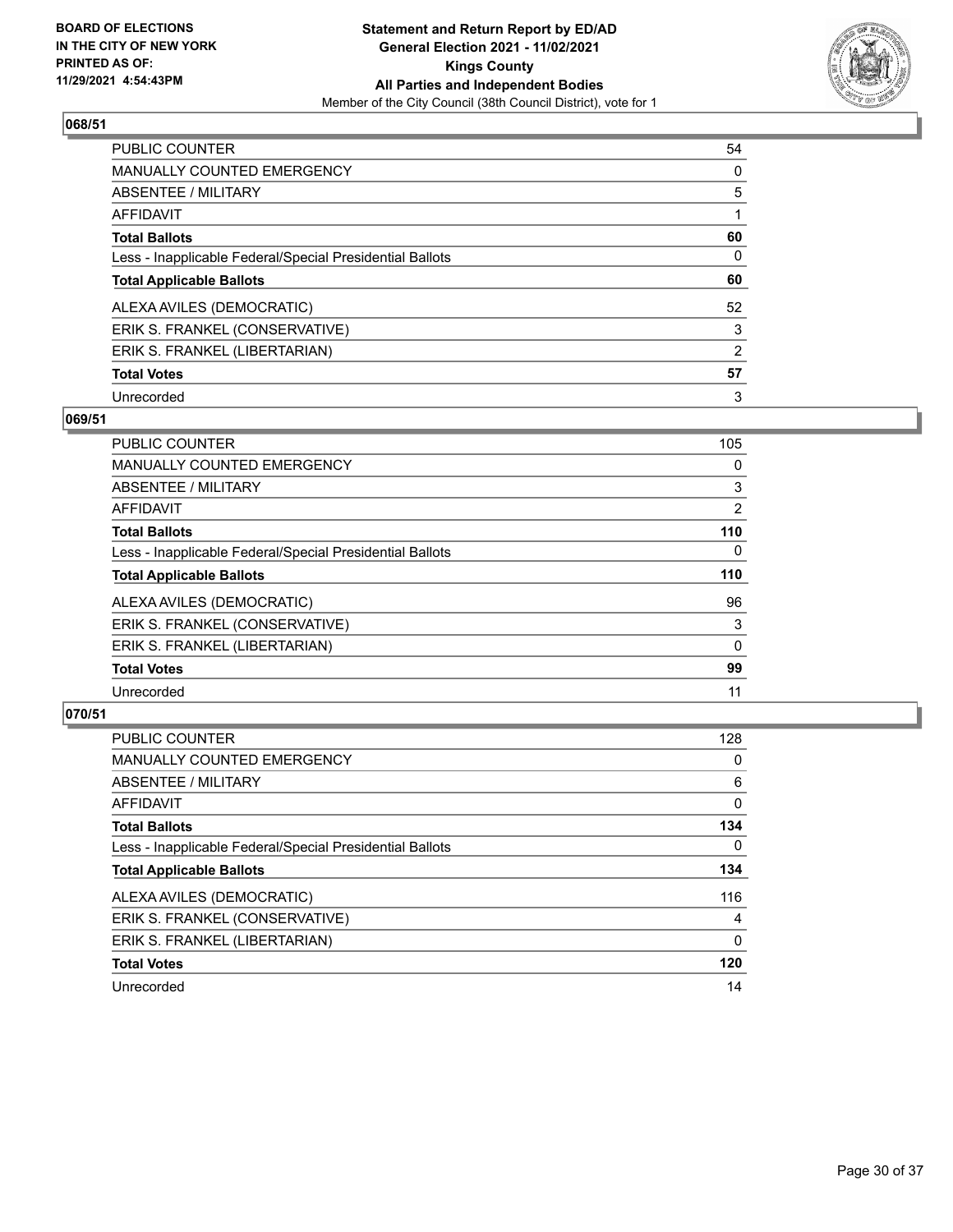

| PUBLIC COUNTER                                           | 162      |
|----------------------------------------------------------|----------|
| <b>MANUALLY COUNTED EMERGENCY</b>                        | $\Omega$ |
| ABSENTEE / MILITARY                                      | 7        |
| AFFIDAVIT                                                | 0        |
| <b>Total Ballots</b>                                     | 169      |
| Less - Inapplicable Federal/Special Presidential Ballots | 0        |
| <b>Total Applicable Ballots</b>                          | 169      |
| ALEXA AVILES (DEMOCRATIC)                                | 141      |
| ERIK S. FRANKEL (CONSERVATIVE)                           | 3        |
| ERIK S. FRANKEL (LIBERTARIAN)                            | 3        |
| <b>Total Votes</b>                                       | 147      |
| Unrecorded                                               | 22       |

#### **072/51**

| <b>PUBLIC COUNTER</b>                                    | 185      |
|----------------------------------------------------------|----------|
| <b>MANUALLY COUNTED EMERGENCY</b>                        | $\Omega$ |
| ABSENTEE / MILITARY                                      | 5        |
| <b>AFFIDAVIT</b>                                         |          |
| <b>Total Ballots</b>                                     | 191      |
| Less - Inapplicable Federal/Special Presidential Ballots | 0        |
| <b>Total Applicable Ballots</b>                          | 191      |
| ALEXA AVILES (DEMOCRATIC)                                | 173      |
| ERIK S. FRANKEL (CONSERVATIVE)                           | 5        |
| ERIK S. FRANKEL (LIBERTARIAN)                            | 2        |
| <b>Total Votes</b>                                       | 180      |
| Unrecorded                                               | 11       |

| <b>PUBLIC COUNTER</b>                                    | 175            |
|----------------------------------------------------------|----------------|
| <b>MANUALLY COUNTED EMERGENCY</b>                        | 0              |
| ABSENTEE / MILITARY                                      | $\overline{2}$ |
| AFFIDAVIT                                                | 0              |
| <b>Total Ballots</b>                                     | 177            |
| Less - Inapplicable Federal/Special Presidential Ballots | 0              |
| <b>Total Applicable Ballots</b>                          | 177            |
| ALEXA AVILES (DEMOCRATIC)                                | 151            |
| ERIK S. FRANKEL (CONSERVATIVE)                           | 3              |
| ERIK S. FRANKEL (LIBERTARIAN)                            | 4              |
| <b>JACQUI PAINTER (WRITE-IN)</b>                         |                |
| <b>Total Votes</b>                                       | 159            |
| Unrecorded                                               | 18             |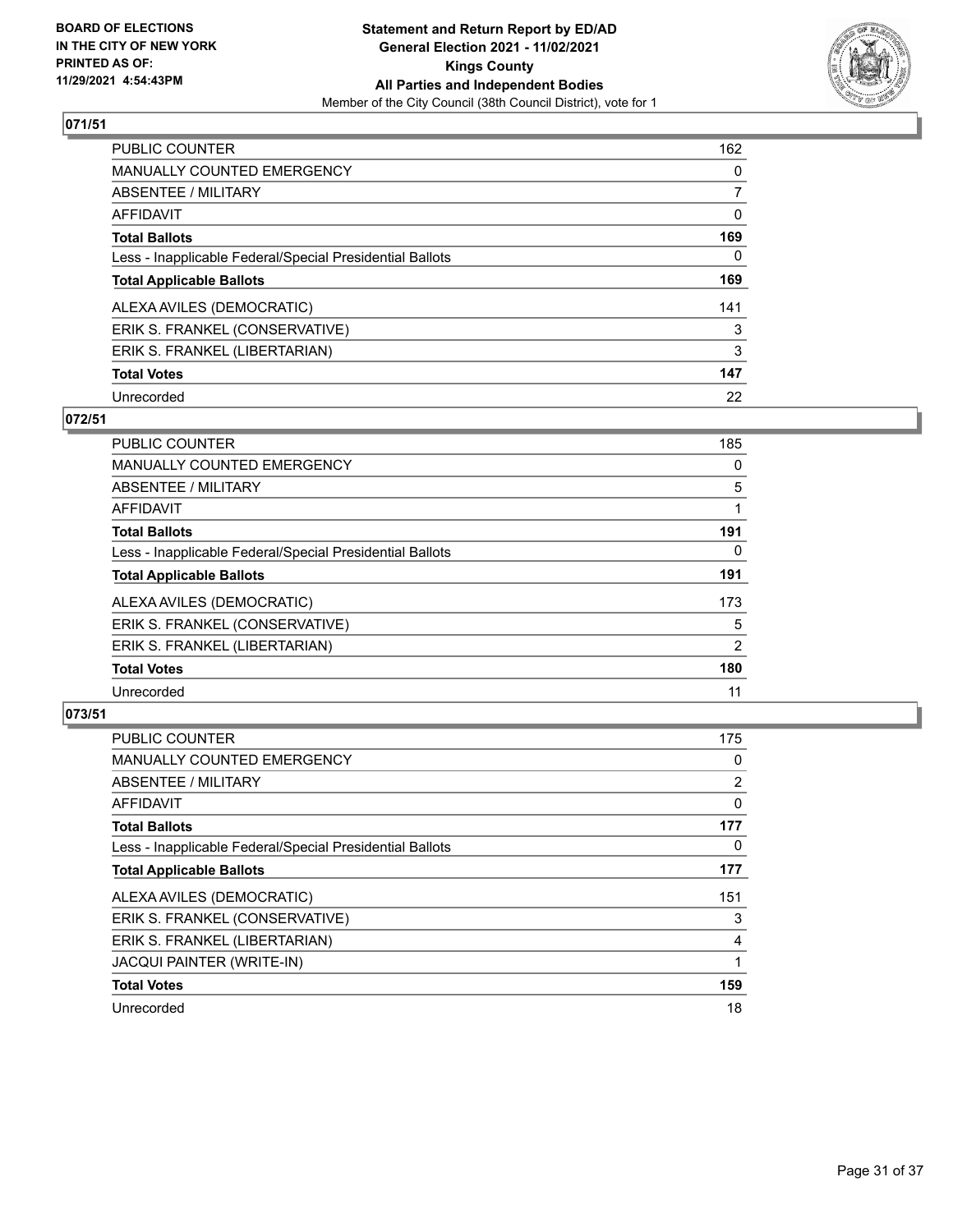

| <b>PUBLIC COUNTER</b>                                    | 100      |
|----------------------------------------------------------|----------|
| MANUALLY COUNTED EMERGENCY                               | $\Omega$ |
| ABSENTEE / MILITARY                                      | 3        |
| AFFIDAVIT                                                |          |
| <b>Total Ballots</b>                                     | 104      |
| Less - Inapplicable Federal/Special Presidential Ballots | $\Omega$ |
| <b>Total Applicable Ballots</b>                          | 104      |
| ALEXA AVILES (DEMOCRATIC)                                | 82       |
| ERIK S. FRANKEL (CONSERVATIVE)                           | 6        |
| ERIK S. FRANKEL (LIBERTARIAN)                            |          |
| <b>Total Votes</b>                                       | 89       |
| Unrecorded                                               | 15       |

#### **075/51**

| <b>PUBLIC COUNTER</b>                                    | 98       |
|----------------------------------------------------------|----------|
| <b>MANUALLY COUNTED EMERGENCY</b>                        | 0        |
| ABSENTEE / MILITARY                                      | 3        |
| AFFIDAVIT                                                | 2        |
| <b>Total Ballots</b>                                     | 103      |
| Less - Inapplicable Federal/Special Presidential Ballots | $\Omega$ |
| <b>Total Applicable Ballots</b>                          | 103      |
| ALEXA AVILES (DEMOCRATIC)                                | 71       |
| ERIK S. FRANKEL (CONSERVATIVE)                           | 16       |
| ERIK S. FRANKEL (LIBERTARIAN)                            | 2        |
| CURTIS SLIWA (WRITE-IN)                                  | 1        |
| <b>Total Votes</b>                                       | 90       |
| Unrecorded                                               | 13       |

| PUBLIC COUNTER                                           | 90       |
|----------------------------------------------------------|----------|
| <b>MANUALLY COUNTED EMERGENCY</b>                        | 0        |
| ABSENTEE / MILITARY                                      | 7        |
| AFFIDAVIT                                                | 1        |
| <b>Total Ballots</b>                                     | 98       |
| Less - Inapplicable Federal/Special Presidential Ballots | $\Omega$ |
| <b>Total Applicable Ballots</b>                          | 98       |
| ALEXA AVILES (DEMOCRATIC)                                | 59       |
| ERIK S. FRANKEL (CONSERVATIVE)                           | 16       |
| ERIK S. FRANKEL (LIBERTARIAN)                            | 0        |
| ANA TORRES (WRITE-IN)                                    | 1        |
| CESAR ZUNIGA (WRITE-IN)                                  | 2        |
| <b>Total Votes</b>                                       | 78       |
| Unrecorded                                               | 20       |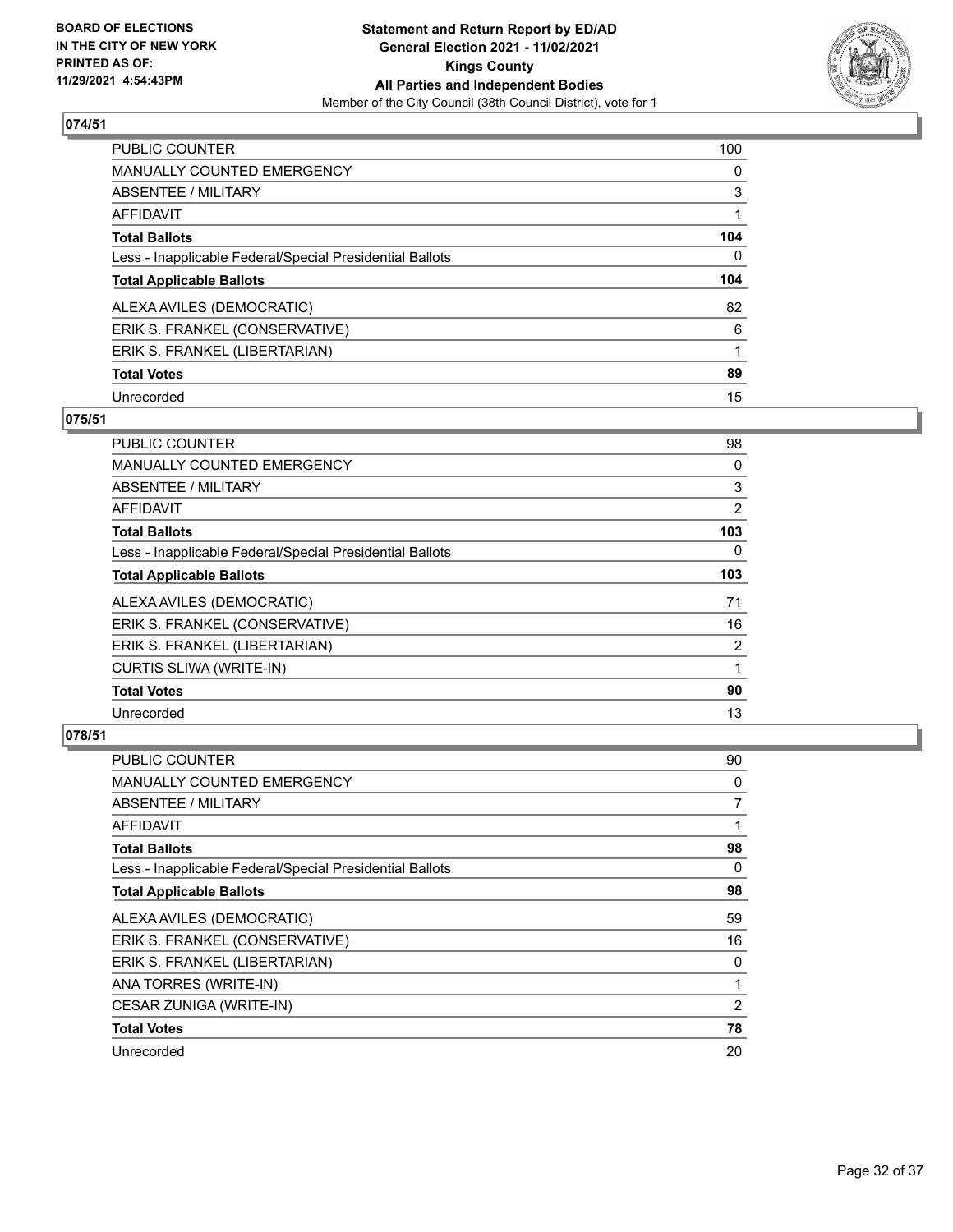

| <b>PUBLIC COUNTER</b>                                    | 180            |
|----------------------------------------------------------|----------------|
| <b>MANUALLY COUNTED EMERGENCY</b>                        | 0              |
| ABSENTEE / MILITARY                                      | 8              |
| AFFIDAVIT                                                |                |
| <b>Total Ballots</b>                                     | 189            |
| Less - Inapplicable Federal/Special Presidential Ballots | 0              |
| <b>Total Applicable Ballots</b>                          | 189            |
| ALEXA AVILES (DEMOCRATIC)                                | 139            |
| ERIK S. FRANKEL (CONSERVATIVE)                           | 22             |
| ERIK S. FRANKEL (LIBERTARIAN)                            | $\overline{7}$ |
| UNATTRIBUTABLE WRITE-IN (WRITE-IN)                       |                |
| <b>Total Votes</b>                                       | 169            |
| Unrecorded                                               | 20             |

#### **080/51**

| PUBLIC COUNTER                                           | 67 |
|----------------------------------------------------------|----|
| <b>MANUALLY COUNTED EMERGENCY</b>                        | 0  |
| ABSENTEE / MILITARY                                      | 6  |
| AFFIDAVIT                                                |    |
| <b>Total Ballots</b>                                     | 74 |
| Less - Inapplicable Federal/Special Presidential Ballots | 0  |
| <b>Total Applicable Ballots</b>                          | 74 |
| ALEXA AVILES (DEMOCRATIC)                                | 30 |
| ERIK S. FRANKEL (CONSERVATIVE)                           | 28 |
| ERIK S. FRANKEL (LIBERTARIAN)                            | 3  |
| <b>Total Votes</b>                                       | 61 |
| Unrecorded                                               | 13 |

| <b>PUBLIC COUNTER</b>                                    | 116 |
|----------------------------------------------------------|-----|
| <b>MANUALLY COUNTED EMERGENCY</b>                        | 0   |
| ABSENTEE / MILITARY                                      | 0   |
| AFFIDAVIT                                                | 0   |
| <b>Total Ballots</b>                                     | 116 |
| Less - Inapplicable Federal/Special Presidential Ballots | 0   |
|                                                          |     |
| <b>Total Applicable Ballots</b>                          | 116 |
| ALEXA AVILES (DEMOCRATIC)                                | 96  |
| ERIK S. FRANKEL (CONSERVATIVE)                           | 5   |
| ERIK S. FRANKEL (LIBERTARIAN)                            | 0   |
| <b>Total Votes</b>                                       | 101 |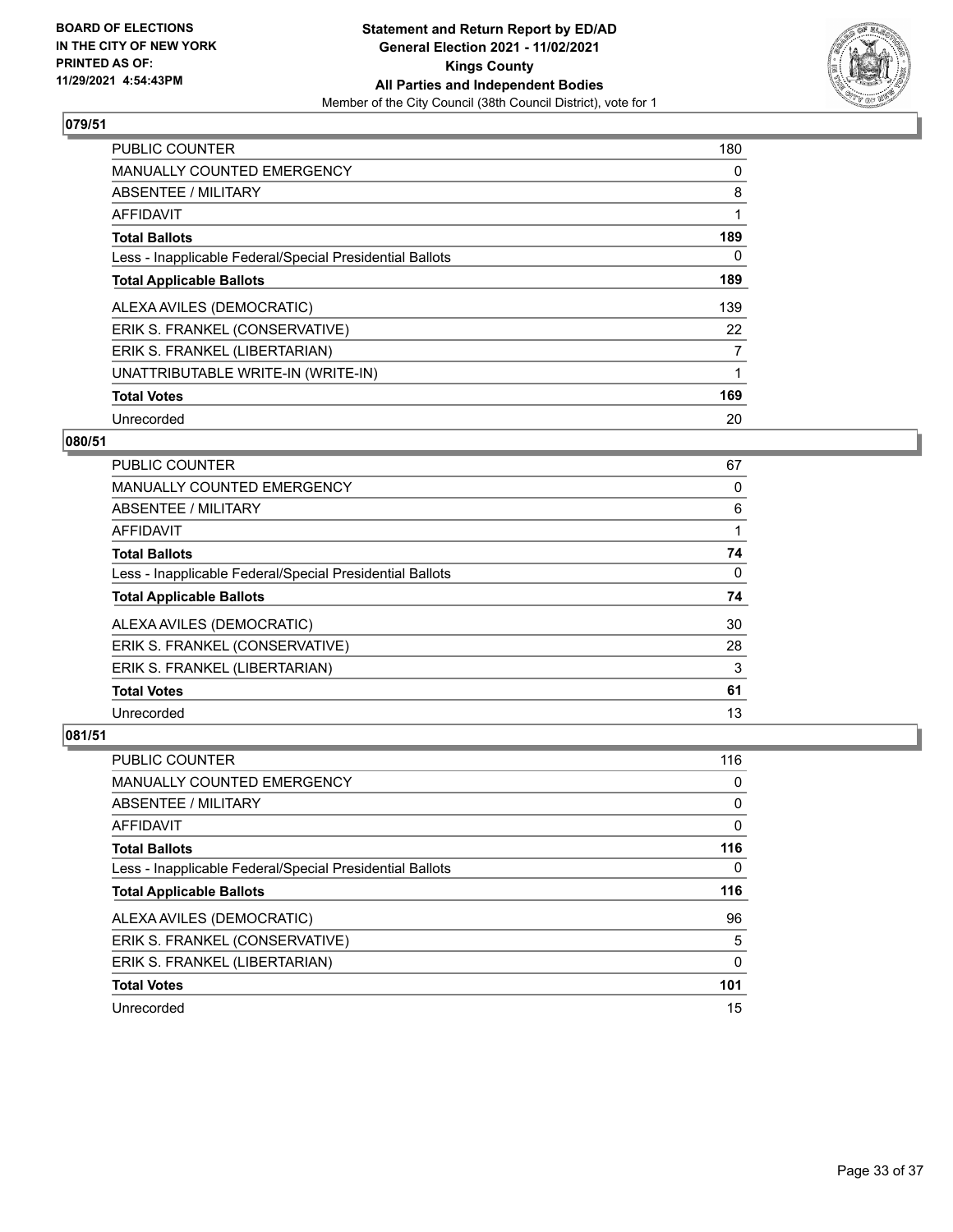

| <b>PUBLIC COUNTER</b>                                    | 259 |
|----------------------------------------------------------|-----|
| <b>MANUALLY COUNTED EMERGENCY</b>                        | 0   |
| ABSENTEE / MILITARY                                      | 6   |
| AFFIDAVIT                                                | 4   |
| <b>Total Ballots</b>                                     | 269 |
| Less - Inapplicable Federal/Special Presidential Ballots | 0   |
| <b>Total Applicable Ballots</b>                          | 269 |
| ALEXA AVILES (DEMOCRATIC)                                | 188 |
| ERIK S. FRANKEL (CONSERVATIVE)                           | 43  |
| ERIK S. FRANKEL (LIBERTARIAN)                            | 11  |
| <b>CURTIS SLIWA (WRITE-IN)</b>                           |     |
| UNATTRIBUTABLE WRITE-IN (WRITE-IN)                       |     |
| <b>Total Votes</b>                                       | 244 |
| Unrecorded                                               | 25  |

#### **083/51**

|                                   | <b>PUBLIC COUNTER</b>                                    |     |
|-----------------------------------|----------------------------------------------------------|-----|
| <b>MANUALLY COUNTED EMERGENCY</b> |                                                          | 0   |
| ABSENTEE / MILITARY               |                                                          | 7   |
| AFFIDAVIT                         |                                                          | 6   |
| <b>Total Ballots</b>              |                                                          | 297 |
|                                   | Less - Inapplicable Federal/Special Presidential Ballots | 0   |
| <b>Total Applicable Ballots</b>   |                                                          | 297 |
| ALEXA AVILES (DEMOCRATIC)         |                                                          | 258 |
|                                   | ERIK S. FRANKEL (CONSERVATIVE)                           | 23  |
|                                   | ERIK S. FRANKEL (LIBERTARIAN)                            | 5   |
| <b>Total Votes</b>                |                                                          | 286 |
| Unrecorded                        |                                                          | 11  |
| 085/51 COMBINED into: 058/51      |                                                          |     |

**086/51 COMBINED into: 081/51**

**087/51 COMBINED into: 069/51**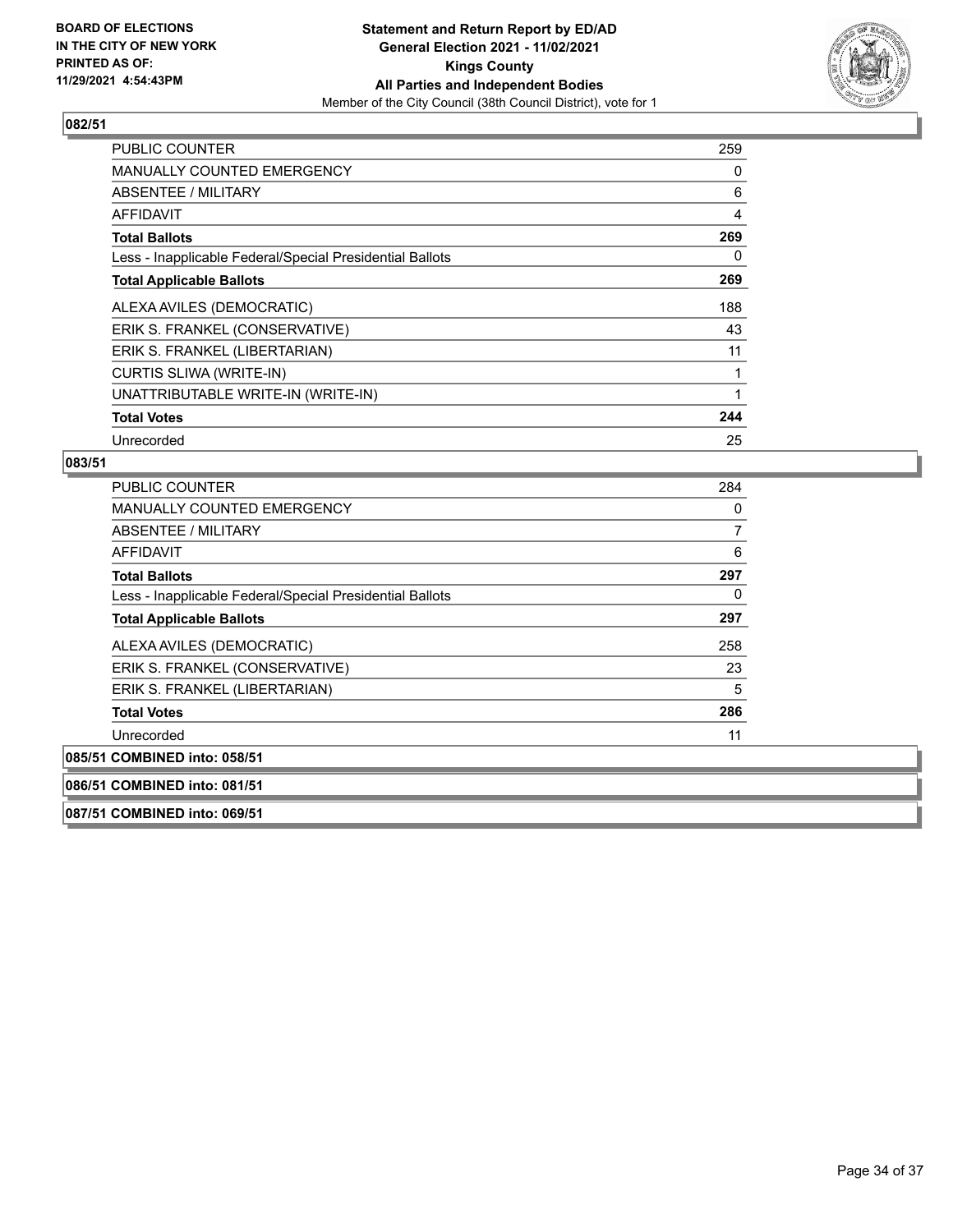

| <b>PUBLIC COUNTER</b>                                    | 39             |
|----------------------------------------------------------|----------------|
| <b>MANUALLY COUNTED EMERGENCY</b>                        | 0              |
| ABSENTEE / MILITARY                                      | 5              |
| AFFIDAVIT                                                | 0              |
| <b>Total Ballots</b>                                     | 44             |
| Less - Inapplicable Federal/Special Presidential Ballots | $\Omega$       |
| <b>Total Applicable Ballots</b>                          | 44             |
| ALEXA AVILES (DEMOCRATIC)                                | 39             |
| ERIK S. FRANKEL (CONSERVATIVE)                           | 3              |
| ERIK S. FRANKEL (LIBERTARIAN)                            | $\Omega$       |
| <b>Total Votes</b>                                       | 42             |
| Unrecorded                                               | $\overline{2}$ |

#### **077/52**

| PUBLIC COUNTER                                           | 10       |
|----------------------------------------------------------|----------|
| MANUALLY COUNTED EMERGENCY                               | 0        |
| ABSENTEE / MILITARY                                      | 0        |
| AFFIDAVIT                                                | 0        |
| <b>Total Ballots</b>                                     | 10       |
| Less - Inapplicable Federal/Special Presidential Ballots | $\Omega$ |
| <b>Total Applicable Ballots</b>                          | 10       |
| ALEXA AVILES (DEMOCRATIC)                                | 7        |
| ERIK S. FRANKEL (CONSERVATIVE)                           | 2        |
| ERIK S. FRANKEL (LIBERTARIAN)                            |          |
| <b>Total Votes</b>                                       | 10       |

| <b>PUBLIC COUNTER</b>                                    | 16 |
|----------------------------------------------------------|----|
| <b>MANUALLY COUNTED EMERGENCY</b>                        | 0  |
| ABSENTEE / MILITARY                                      | 0  |
| AFFIDAVIT                                                |    |
| <b>Total Ballots</b>                                     | 17 |
| Less - Inapplicable Federal/Special Presidential Ballots | 0  |
| <b>Total Applicable Ballots</b>                          | 17 |
| ALEXA AVILES (DEMOCRATIC)                                | 16 |
| ERIK S. FRANKEL (CONSERVATIVE)                           | 0  |
| ERIK S. FRANKEL (LIBERTARIAN)                            | 0  |
| <b>Total Votes</b>                                       | 16 |
| Unrecorded                                               |    |
| 118/52 COMBINED into: 106/52                             |    |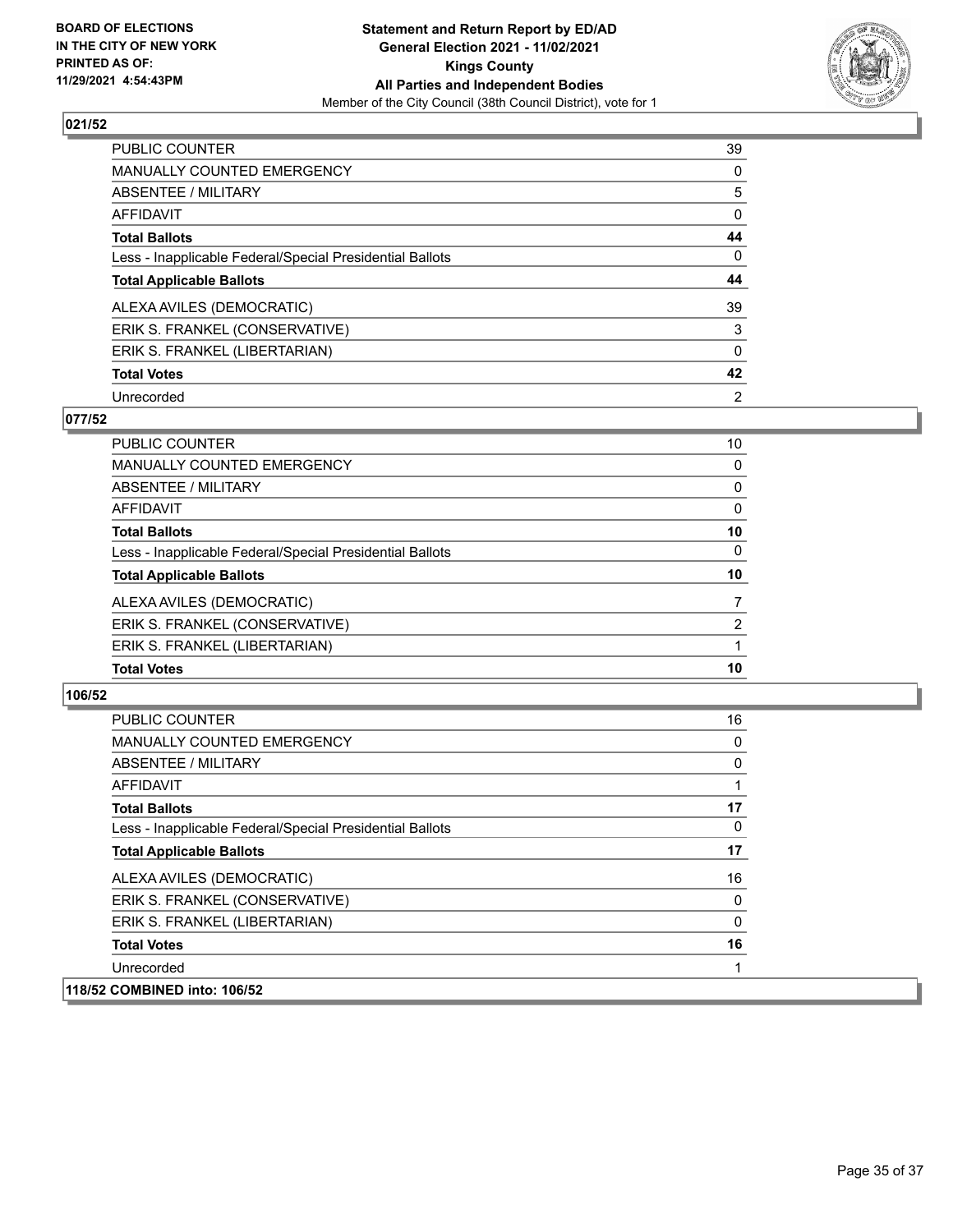

| 125/52 COMBINED into: 106/52                             |   |
|----------------------------------------------------------|---|
| 124/52 COMBINED into: 106/52                             |   |
| 122/52 COMBINED into: 121/52                             |   |
| <b>Total Votes</b>                                       | 0 |
| ERIK S. FRANKEL (LIBERTARIAN)                            | 0 |
| ERIK S. FRANKEL (CONSERVATIVE)                           | 0 |
| ALEXA AVILES (DEMOCRATIC)                                | 0 |
| <b>Total Applicable Ballots</b>                          | 0 |
| Less - Inapplicable Federal/Special Presidential Ballots | 0 |
| <b>Total Ballots</b>                                     | 0 |
| AFFIDAVIT                                                | 0 |
| ABSENTEE / MILITARY                                      | 0 |
| <b>MANUALLY COUNTED EMERGENCY</b>                        | 0 |
| <b>PUBLIC COUNTER</b>                                    | 0 |